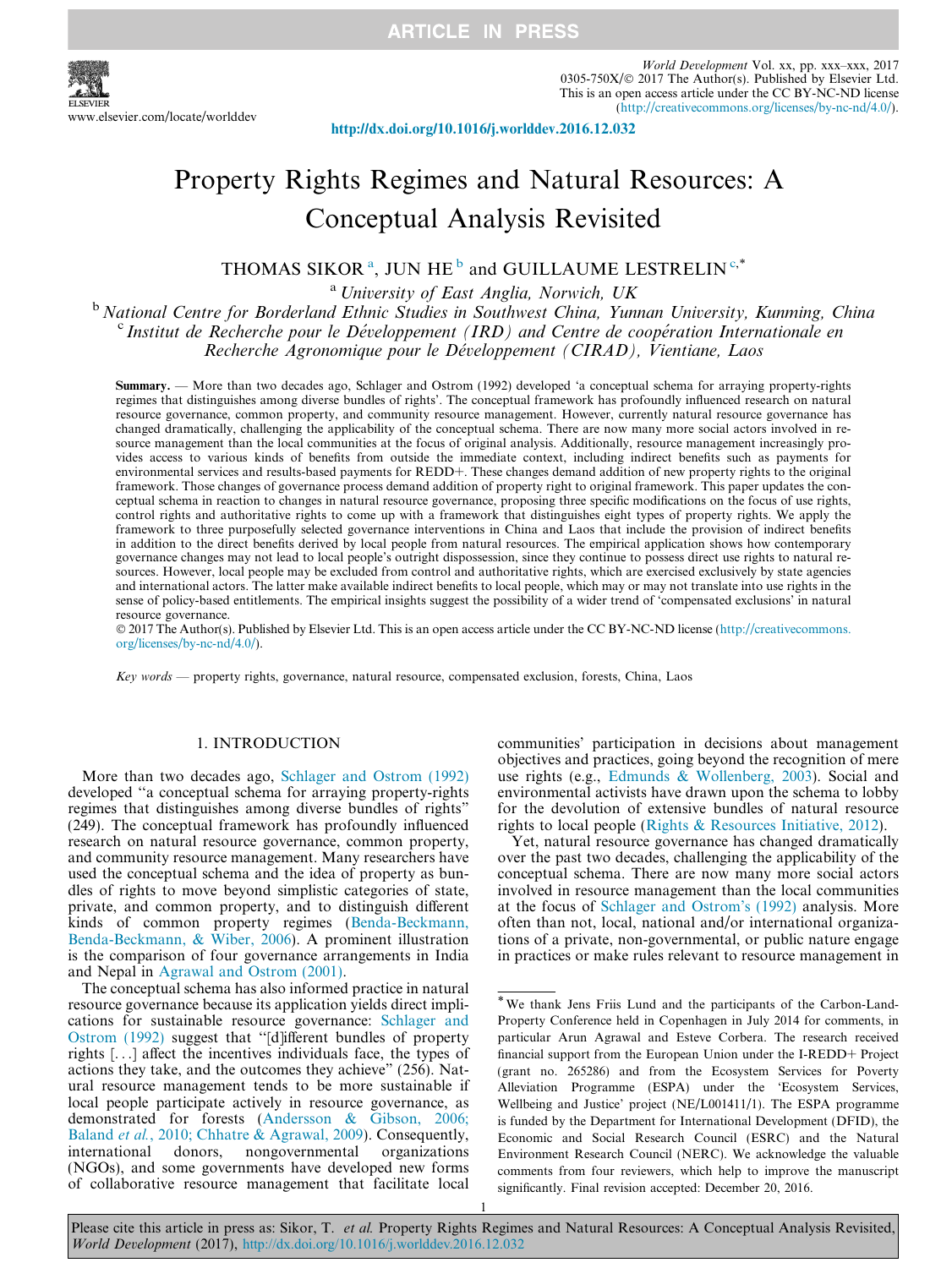a particular site ([Agrawal & Ribot, 1999](#page-11-0)). Additionally, neither local communities nor the state can be assumed to be homogenous or act as a single actor. Local communities are often divided internally, with the consequence that different bundles of rights apply to different community members ([Agrawal & Gibson, 1999\)](#page-11-0). Similarly, states include a variety of actors with different mandates, resources, and interests ([Ribot, 2004\)](#page-11-0).

Additionally, resource management increasingly creates access to various kinds of benefits provided from outside the immediate context. Indirect benefits such as payments for environmental services (PES) or shared tourism revenues complement directly derived benefits, such as timber or the spiritual value enjoyed by local people. The provision of payments and other kinds of external support is entering policy in many countries as natural resource degradation diminishes the available direct benefits, and increasingly affluent societies attribute rising importance to non-productive uses of natural resources (e.g., [Bennett, 2008; McElwee, 2011](#page-11-0)). Indirect benefits are also gaining importance for local resource managers due to governments' reluctance to devolve natural resource management where it involves significant material and immaterial values [\(Ribot, Treue, & Lund, 2010\)](#page-11-0).

Payments to local resource managers or other forms of external subsidy assistance may become a primary component of the global Reducing Emissions from Deforestation and Forest Degradation (REDD+) mechanism. The introduction of such policies and programs is different from the past emphasis on project-based support since they provide indirect benefits on a more permanent and institutionalized basis. Providing payments and compensations to local actors as a new mode of governance aimed at improving or maintaining ecosystem services transforms local decision-making and property right arrangements beyond the notion of ''bundles of rights" [\(Phelps, Webb, & Agrawal, 2010\)](#page-11-0).

Thus, there is a need to update the conceptual schema introduced by [Schlager and Ostrom \(1992\)](#page-12-0), particularly by incorporating insights from the analysis of decentralization [\(Agrawal](#page-11-0) & Ribot,  $1999$  $1999$ )<sup>1</sup>. The update requires a shift in the premises underlying the framework by recognizing the multiplicity of social actors and significance of indirect benefits, i.e., attention to a more comprehensive set of relationships among social actors with regard to direct and indirect benefits. Yet, it would benefit from retaining the simplicity of the original framework because simplicity allows comparisons and affords influence on practice. The update gains from maintaining property rights as the central concept, property rights being understood as all kinds of relationships among actors with respect to objects [\(Bromley, 1992; von Benda-Beckmann & von Benda-](#page-11-0)[Beckmann, 1999\)](#page-11-0). The focus on property rights, as they apply in practice, provides an important ''bottom-up" perspective on natural resource governance that is complementary to analyses centered on the relationships between different governmental actors [\(Agrawal & Ribot, 1999](#page-11-0)).

We develop an updated version of [Schlager and Ostrom's](#page-12-0)  $(1992)$  conceptual schema in this paper.<sup>[2](#page-10-0)</sup> We propose three specific modifications to come up with a framework that distinguishes eight types of property rights. We apply the framework to three purposefully selected governance interventions in China and Laos that include the provision of indirect benefits in addition to the direct benefits derived by local people from natural resources. The empirical application shows how contemporary governance changes may not lead to local people's outright dispossession, since they continue to possess direct use rights to natural resources. However, empirical application also shows that local people are generally denied higher order property rights, with control and authoritative rights to natural resource exercised exclusively by state agencies and international actors. The latter make available indirect benefits to local people, which may or may not translate into use rights in the sense of policy-based entitlements. Thus, international organizations and norms increasingly influence natural resource management on the ground while local communities' exclusion is compensated through indirect benefits.

The paper begins with the conceptual discussion on how [Schlager and Ostrom's \(1992\)](#page-12-0) framework can be updated usefully. It then proceeds to apply the framework to the three cases before it compares and synthesizes key insights from the three cases. The paper concludes with a discussion of the theoretical and practical insights to be gained from applying the updated framework.

### 2. UPDATING THE CONCEPTUAL FRAMEWORK

[Schlager and Ostrom's \(1992\)](#page-12-0) conceptual schema distinguishes five types of property rights: the rights of (physical) access, withdrawal, management, exclusion, and alienation. Underlying the distinction is the idea that rights are nested, i.e., that the first-order rights of access and withdrawal depend on the exercise of the second-order rights of management, exclusion, and alienation [\(Ostrom, 1994](#page-11-0)). The difference between first-order and second-order rights relates to ''the difference between exercising a right and participating in the def-inition of future rights to be exercised" ([Schlager & Ostrom,](#page-12-0) [1992:](#page-12-0) 251). In particular, management refers to the ''right to regulate internal use patterns and transform the resource", thereby shaping the possibilities for withdrawal rights ([Schlager & Ostrom, 1992](#page-12-0): 251).

This framework has rightly been critiqued for its static nature, whereas property rights are often dynamic (e.g., [Rocheleau & Ross, 1995](#page-12-0)). Property rights may be ambiguous in a particular setting, as different social actors claim rights to a resource through material and discursive means ([Fortmann,](#page-11-0) [1995; Peluso, 1996](#page-11-0)). Moreover, many situations are characterized by the presence of multiple and overlapping legal systems, something commonly referred to as legal pluralism ([Benda-](#page-11-0)[Beckmann](#page-11-0) *et al.*, 2006). As people relate their claims on natural resources to multiple legal systems, property rights come to overlap, and claims sanctioned by different legal systems get to compete with each other [\(Sikor & Lund, 2009\)](#page-12-0). Consequently, negotiations over access to and control over natural resources tend to make property rights a lot more dynamic than captured in [Schlager and Ostrom's \(1992\)](#page-12-0) schema.

Nevertheless, the conceptual schema offers opportunities to take concise snapshots of natural resource governance at particular times and places and to compare different governance arrangements to each other. These advantages continue to hold even if one leaves the narrow confines of the original schema to develop a more comprehensive framework. The schema is able to accommodate a wider set of social actors that relate to the direct benefits derived from natural resources and indirect benefits associated with them. It can be adjusted to consider intra-community variation ([Agrawal & Gibson,](#page-11-0) [1999\)](#page-11-0), social factors differentiating villagers such as gender ([Agarwal, 2001\)](#page-11-0), and situations in which more than one ''village community" holds rights to a resource ([Tubtim & Hirsch,](#page-12-0) [2005\)](#page-12-0). Similarly, it is open to consider the involvement of other kinds of social actors in resource governance, such as NGOs, private companies, and international organizations. Last but not least, the framework can accommodate a variety of state actors at the local and national level, thereby integrat-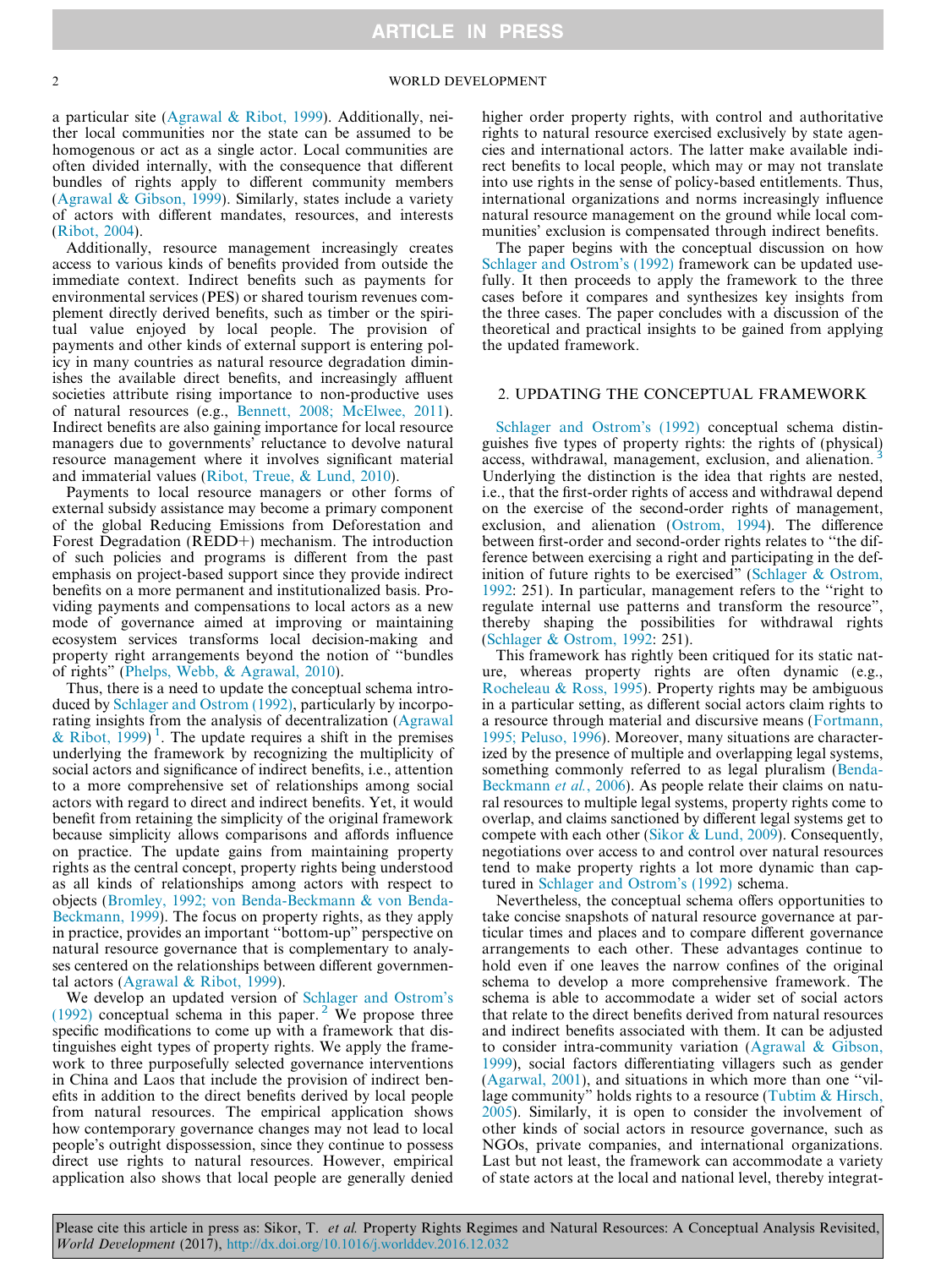ing the findings of decentralization research ([Agrawal &](#page-11-0) [Ribot, 1999; Ribot, 2004](#page-11-0)).

We develop the property rights framework in three directions (see Figure 1). First, in connection to [Schlager and](#page-12-0) [Ostrom's \(1992\)](#page-12-0) operational-level right, we distinguish between the rights to obtain direct and indirect benefits and name all first-order of right as ''use rights" for reasons of convenience. In our opinion, ''use" communicates the nature of these rights more intuitively than ''withdrawal" in our opinion. Also, note that we drop access rights from the list. Rights of physical access may not be too important as a separable right in many situations (cf. [Agrawal & Ostrom, 2001](#page-11-0): 489). Moreover, the term ''access" is commonly used to refer social actors' ability to benefit from resources [\(Ribot & Peluso,](#page-11-0) [2003](#page-11-0)). As for use right, it is consisted of ''direct use rights" and ''indirect use rights". Direct use rights refer to the right to obtain direct benefits derived from a resource (e.g., catch fish, harvest water, cut timber, etc.). Indirect use rights are about the right to obtain indirect benefits associated with a resource, such as cash payments, the use of public goods, inkind support, etc. The latter relate to what [Bromley and](#page-11-0) [Hodge \(1990\)](#page-11-0) term ''presumptive policy entitlements". In contrast to project-based support, policy-based provisions allow social actors to develop the reasonable expectation that they are the legitimate recipients of such indirect benefits over a period of time. Policy-based provisions thereby turn into enduring entitlements, according certain actors use rights to indirect benefits. Illustrative examples are the agricultural and rural development payments made in the European Union ([Bromley & Hodge, 1990; Sikor, 2005](#page-11-0)). [4](#page-10-0) ''Use" communicates the nature of these rights more intuitively than ''withdrawal" in our opinion. Also, note that we drop access rights from the list. Rights of physical access may not be too important as a separable right in many situations (cf. [Agrawal &](#page-11-0) [Ostrom, 2001](#page-11-0): 489). Moreover, the term ''access" is commonly used to refer social actors' ability to benefit from resources ([Ribot & Peluso, 2003\)](#page-11-0).

Second, we expand the second-order rights by integrating rights of transaction and monitoring. We also refer to all second-order rights as ''control rights", departing thus from [Schlager and Ostrom's \(1992\)](#page-12-0) notion of collective-choice rights. These rights are about ''control" in the sense that they

determine the [s](#page-10-0)cope of direct and indirect use rights<sup>[5](#page-10-0)</sup>; they can also go beyond local communities' collective-choice processes with other non-local actors being involved in the exercise of control rights (e.g., resource use monitoring by conservation NGOs). As in the original schema, management refers to the right to regulate internal use and transform the resource (e.g., to restrict fishing to particular species or times) Exclusion is about the right to determine who has use rights to direct and indirect benefits (who can extract water, receive payments, cut a tree, etc.). Monitoring refers to the right to monitor the use of direct benefits (e.g., observe fishing operations) and indirect benefits (e.g., audit payments) as well as the state of the resource (e.g., assess carbon stocks). It is a separable and significant right as illustrated by the attention to transparency in resource governance [\(Lyster, 2011](#page-11-0)) and current debates about participatory carbon/forest monitoring with regard to REDD+[\(Balderas & Skutsch, 2012; Danielsen](#page-11-0) et al.[, 2013](#page-11-0)).

Transaction rights relate to the activities required for the realization of benefits. In the case of direct benefits, they are about who has what right with regard to the activities required to obtain the products of a resource (e.g., cut timber) and peruse of them (e.g., sell timber). Distinguishing these transaction rights from direct use rights is important because the rights to conduct harvest operations and freely market natural resource products is often withheld from villagers even where they have use rights (Ribot et al.[, 2010\)](#page-11-0) For example, villagers in China and Mexico have been found to possess rights to the revenues gained from logging but are denied the right to conduct the logging operations themselves [\(Bray, Antinori, & Torres-](#page-11-0)[Rojo, 2006; He, 2016\)](#page-11-0). As for indirect benefits, these rights are about handling the involved contractual matters, such as the collection and disbursement of payments. Again, this is an important distinction from indirect use rights because villagers may hold rights to receive payments but not be granted the right to make decisions about the disbursement and distribution of the payments. In Vietnam, for example, the provincial government holds the right to receive and disburse payments from forest service; in turn, this right may be exercised to retain the payments received from service buyers, instead of disbursing them to forest holders ([McElwee,](#page-11-0) [2011:420](#page-11-0)).



### Schlager and Ostrom (1992) framework

### **Updating the conceptual premises**

Figure 1. Comparison between Schlager and Ostrom's and updating framework.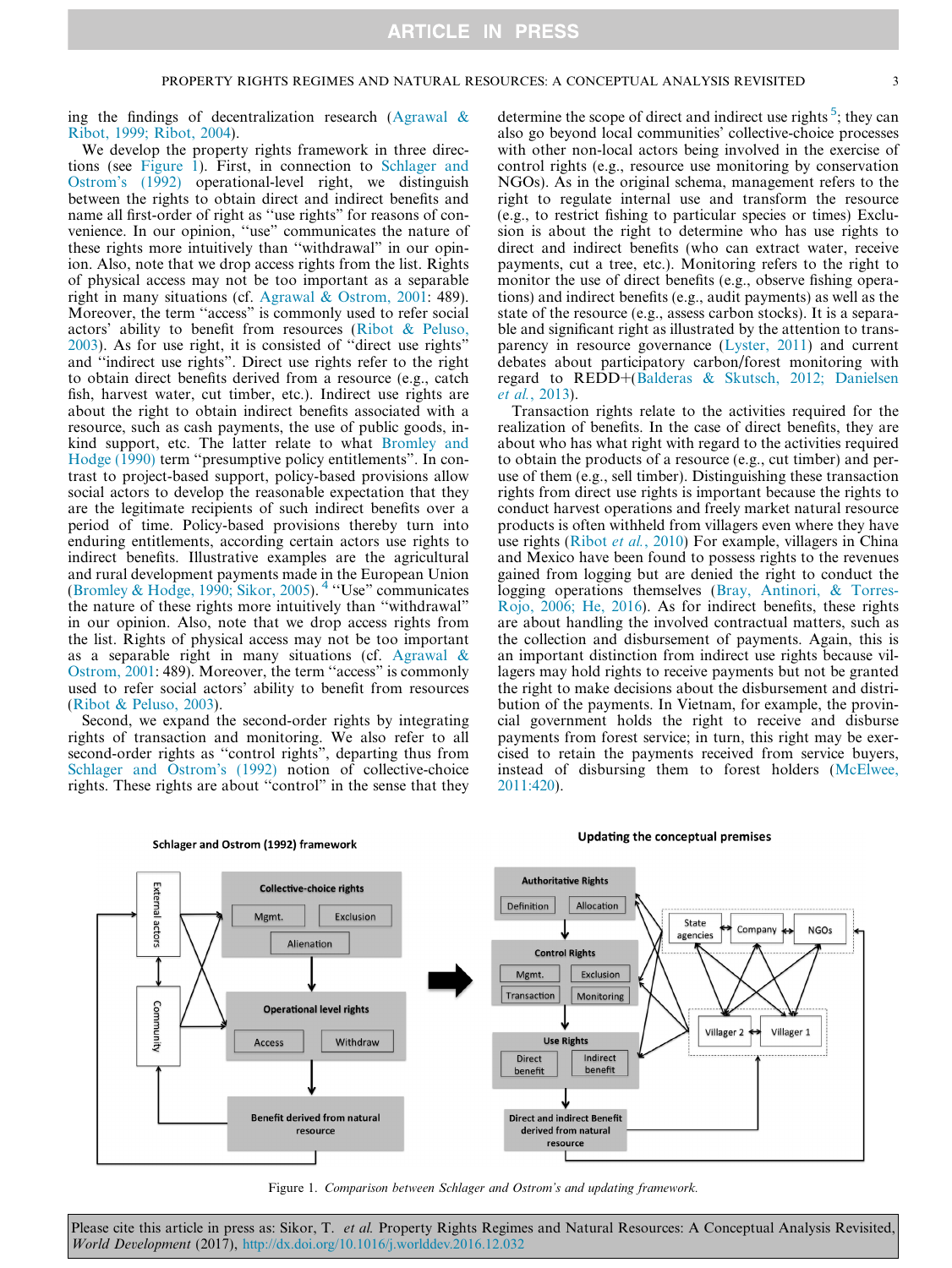Third, we add a third-order rights to [Schlager and Ostrom](#page-12-0) [\(1992\),](#page-12-0) which we call ''authoritative rights" since they empower their holders to authorize control rights. Just as control rights define the scope of use rights, authoritative rights determine the control rights applicable to particular resources, for example by defining minimum environmental standards (Ribot et al.[, 2010](#page-11-0)). They exert direct influence on the exercise of control rights, as Ostrom recognized in work subsequent to the publication of the 1992 article. [6](#page-10-0) They can be held at local, national state or global levels, i.e., they are not necessarily held by central state agencies although those exert dominant influence on resource management in many countries ([Agrawal &](#page-11-0) [Ostrom, 2001](#page-11-0): 489).

We suggest the utility of distinguishing two types of authoritative rights, which we term the rights of definition and allocation. Definition rights are about the discretionary space available for the exercise of control rights. For example, central governments typically confine management rights by classifying forest for either production or protection purposes, which in turn shapes the rights available to land managers. Or, customary rules may declare a particular water source to be a spiritual site, perhaps in line with global rules on cultural heritage, which may in turn condition a village community's right to exclude villagers and others from extracting water. Central governments often define the scope of control rights by designating land as forest, propagating scientific forestry and defining proper land management practices [\(Forsyth &](#page-11-0) [Walker, 2008; Peluso & Vandergeest, 2001](#page-11-0)). They also confine their scope when they regulate harvest quotas and allowable logging practices ([He, 2016; Smith](#page-11-0) et al., 2006). Yet, central state actors are not the only ones possessing definition rights since other kinds of actors, such as customary leaders, influence the scope of control rights in many contexts. Definition rights are increasingly held by international bodies, i.e., inter-state agreements such as the UNFCCC ([Loevbrandt,](#page-11-0) [2009; Lyster, 2011\)](#page-11-0) and non-governmental bodies such as the Forest Stewardship Council [\(Cashore, Auld, & Newsom,](#page-11-0) [2004\)](#page-11-0) and Climate, Community and Biodiversity Alliance ([Suiseeya & Caplow, 2013\)](#page-12-0).

Textbox. Eight types of property rights

Use rights are the rights to enjoy benefits, including 1. use of direct benefits: the right to obtain benefits directly derived from a resource

2. use of indirect benefits: the right to obtain indirect benefits associated with a resource

Control rights refer to various kinds of ''second-order" rights to determine the scope of use rights. They include the rights of

3. management: the right to regulate use and transform the resource

4. exclusion: the right to define who has use rights

5. transaction: the right to handle the activities required for the realization of benefits

6. monitoring: the right to monitor the use of benefits and state of the resource

Authoritative rights are "third-order" rights to define control rights. They include the rights of

7. Definition: the right to define the discretionary space for the exercise of control rights

8. Allocation: the right to assign control rights to particular actors

Allocation refers to the right to assign control rights to particular actors. It relates to alienation in [Schlager and Ostrom's](#page-12-0) [\(1992\)](#page-12-0) original schema, which is defined as ''the right to sell or lease" control rights. However, in the original definition, it is commonly, control rights are assigned to particular actors through legal acts under national law, international rules, customary arrangements, etc. then, the user would sell or lease out the control right. Allocation, on the other hand, is broader when we take the consideration of indirect benefit and multiplicity of social actors. In most situations, there are various actors which demand control rights over forests, or would qualify for the exercise of such rights [\(Edmunds &](#page-11-0) [Wollenberg, 2003; Ribot, 2004](#page-11-0)). This multiplicity requires decisions about which actors get to exercise control rights. The actor making such decisions can be considered to have an allocation right. For example, the central governments of Indonesia exercised allocation rights when they shifted control rights on forests away from centralized forest departments to district governments at the end of the 1990s ([Wollenberg](#page-12-0) et al., [2006\)](#page-12-0).

Thus, updating the original schema developed by [Schlager](#page-12-0) [and Ostrom \(1992\)](#page-12-0) we end up with a framework that distinguishes eight types of property rights (see Textbox). The updated framework, we suggest, facilitates analysis of contemporary changes in natural resource governance. Especially, by examining who is holding a more diverse array of property rights, this framework helps examining how communities may be compensated for being excluded from the exercise of higher level rights. We now set out to demonstrate its analytical power by applying the framework to three forest governance arrangements in East Asia.

### 3. METHODS AND STUDY SITES

The research has followed a comparative case study approach, involving a total of ten governance interventions in China, Indonesia, Laos, and Vietnam. In this paper, we present results from three cases in China and Laos to exemplify governance interventions under which indirect benefits are disbursed to villagers, whereas others seven cases the indirect benefit largely remain hold by either government or international organization. This selection also allows us examine the changes of governance in natural resource when the emerging indirect benefit received by local communities. The selected governance interventions are the Sloping Land Conversion Program (SLCP) and a Voluntary Carbon Market Project (VCMP) in China and a tourism revenue-sharing initiative in the Nam Neun—Nam Et Phou Loei (NN-NEPL) park in Laos. Two of the interventions, the VCMP in China and NN-NEPL in Laos, involve international NGOs, allowing us to examine governance arrangements that include a wider set of actors at local, national, and international levels.

For the study of each governance intervention, we have selected a field site to analyze their actual operations on the ground (see [Table 1](#page-4-0)). These sites are not representative in a statistical sense, but are expected to allow us moving beyond the study of policy regulations and program guidelines to understand property rights in practice. Because actual property rights often differ from legal codes and policy texts, we deemed it necessary to apply our conceptual framework in particular sites to examine the governance interventions ''from the ground up". As such, we also intend to demonstrate this framework could be applicable to non-forest natural resource, although the primary focus on those three cases study is forest.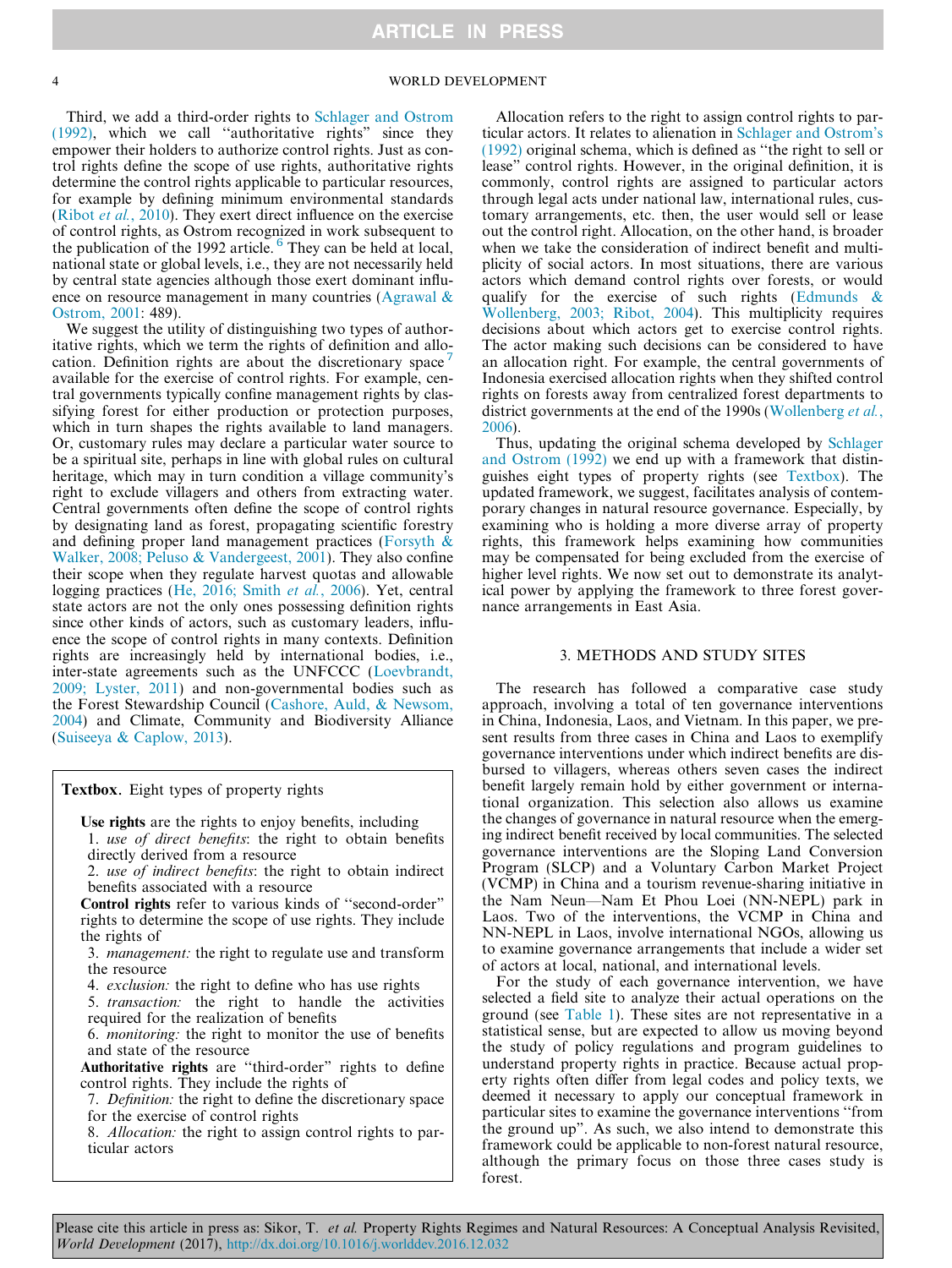<span id="page-4-0"></span>

| Table 1. The study sites                                              |                        |                  |                                                                            |                                        |  |  |
|-----------------------------------------------------------------------|------------------------|------------------|----------------------------------------------------------------------------|----------------------------------------|--|--|
| Governance intervention                                               | Village                | Location         | Forest type                                                                | Land use issue                         |  |  |
| Sloping Land Conversion<br>Program (SLCP)                             | Pingzhang              | Baoshan, China   | Sub-tropical forest<br>dominated by pine<br>plantations                    | Upland farming vs.<br>Tree plantations |  |  |
| Voluntary Carbon Market<br>Project (VCMP)                             | Zhoujiabo              | Tengchong, China | Sub-tropical forest<br>dominated by mixed<br>stands and fir<br>plantations | Upland farming vs.<br>Tree plantations |  |  |
| Tourism revenue -sharing in<br>Nam Neun-Nam Et Phou<br>Loei (NN-NEPL) | Sonekhoua<br>Homephanh | Viengthong, Laos | Tropical rainforest<br>dominated by<br>natural mixed stands                | Human use vs.<br>Conservation          |  |  |
|                                                                       |                        |                  |                                                                            |                                        |  |  |

Data collection in 2011–12 included various methods. In each site, we began with a round of exploratory research that combined key informant interviews, group discussions, and transect walks to identify the relevant actors and their claims on the forest. In a second round of in-depth research, we conducted a total of 53 interviews with key informants (village leaders, state officials, NGO staff, etc.:  $n = 33$  in China and  $n = 20$  in Laos), 64 semi-structured interviews ( $n = 48$  in China and  $n = 16$  in Laos) with randomly selected villagers and numerous informal conversations with villagers and government staff to describe actual forest uses and distil the prop-erty rights held by various actors.<sup>[8](#page-10-0)</sup> We also reviewed policy and project documents related to forest-related interventions, such as legal texts, national, and provincial policy guidelines, local government and project reports, contracts, management plans, protection and management regulations, etc.

Data analyses involved two steps. We first performed a descriptive analysis of each intervention by relating our data to the eight types of property rights in the conceptual framework. This yielded an understanding of property rights regimes in each site. We then compared the property rights regimes to each other to reveal similarities and differences between them. We follow these two steps when discussing our results in the following.

### 4. PROPERTY RIGHTS REGIMES IN CHINA AND LAOS

### (a) The Sloping Land Conversion program (SLCP) in Pingzhang, China

Background: China's central government initiated the SLCP in 1999 in response to the cessation of flow in the Yellow River and major floods in the Yangtze and other basins ([Bennett,](#page-11-0) [2008; Xu](#page-11-0) et al., 2004). The SLCP has sought to convert cropping land on steep slopes into forestland by offering payments to farmers in return for tree plantations. The payments stretched over a period of five or eight years depending on the type of tree planted, and were extended by another five/ eight years in 2006 at half the original rate. The SLCP resembles the diverse PES schemes that have sprung up all world-wide [\(He, 2014; Li](#page-11-0) et al., 2011). It may be the world's largest since it has provided payments to some 124 million farmers.

In Pingzhang, an administrative village with a population of 1680, farmers established 87 ha of tree plantations on their previous farmland under the SLCP, which account for 10% of their total agricultural land. They planted pear trees in 2002, for which they received subsidies for a total of ten years, and walnut trees in 2005, which are accompanied by payments

for 16 years. Most farmers welcomed the SLCP since it provided support in their livelihood transition from land-based production to a combination of on-farm activities with migration ([He & Sikor, 2015](#page-11-0)).

Use rights: Farmers hold use rights to all direct benefits derived from the tree plantations in correspondence with their land certificate[s](#page-10-0) <sup>[9](#page-10-0)</sup>. Their rights include the fruit harvested from pear and walnut trees, the latter promising to become the most significant source of cash income in the village. The use rights extend to the agricultural crops and medicinal plants intercropped by farmers in initial years (He et al.[, 2009](#page-11-0)). The conversion from agricultural to forestland implies that farmers' land certificates have duration of 70 years instead of 30 years. However, the uses of the land allowed under the SLCP are highly restricted, as discussed below.

Similarly, farmers possess use rights to virtually all of the indirect benefits associated with the plantations. They receive an annual subsidy of \$576/ha for five (pear) or eight (walnut) years, followed by such payments at half this rate for another five or eight years. The county forest department's entitlement under SLCP looks small in comparison, as it is limited to \$115/ha in the first year to fund the provision of free seedlings to participating farmers. As this payment, the farmers signed a contract with government to ensure they do not convert their afforested land back to agriculture purpose and maintain the forest to reach a certain survival rate during the project period.

Control rights: Five state units share the control rights over the tree plantations: the county forest department, the provincial finance department, the township government, the min-istry of finance and the State Forestry Administration.<sup>[10](#page-10-0)</sup> Farmers' exercise of control rights is restricted to the sale of fruit harvested from the tree plantations.

The county forest department and township government possess management and exclusion rights since they together make the mandated decisions in the implementation of the SLCP. They select the tree species to be planted, specify the silvicultural methods farmers have to employ, and impose restrictions on farmers' land management practices. They also zone the area in which farmers are eligible for payments without consulting villagers, which has caused significant dismay on farmers' side (He  $&$  Lang, 2015). They exercise significant leverage on the location of eligible areas since the national criterion of exceeding 25 degrees of slope leaves plenty of room for interpretation.

Transaction and monitoring rights involve a wider set of state units. Timber transactions are generally subject to approval from the county forest department and township government under a harvest restriction called ''Quota System" ([He, 2016\)](#page-11-0). With this quota system, the county and township officials can exercise the power to decide what and how much can be harvest, although the tree and forestland is holding by farmers.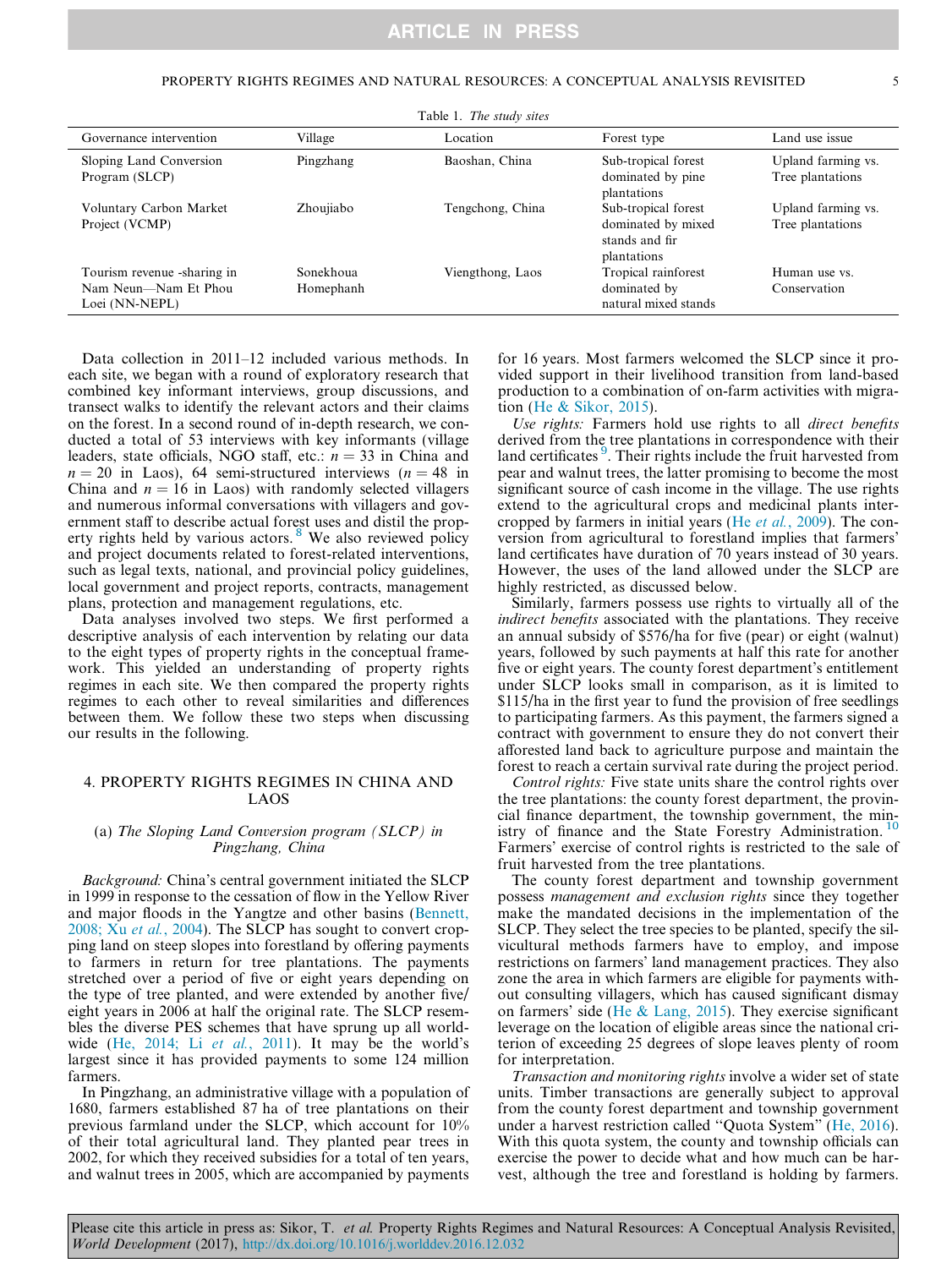Financial transactions are handled directly by the provincial finance department, which disburses the subsidies against a certificate of tree survival rates in farmers' plantations. This certificate is issued by the county forest department, which is in charge of monitoring plantations. The financial transactions between the provincial finance department and farmers are monitored by the ministry of finance together with the State Forestry Administration.

Authoritative rights: Central state units hold the authoritative rights over the tree plantations farmers planted in Pingzhang under the SLCP. China's central forest agency, the State Forestry Administration, possesses the rights to define the control rights exercised by lower level state units, with the sole exception of payment rates, which are set by the State Council. The Administration defines the discretionary space available to the lower level units narrowly. For example, the State Forestry Administration specifies the minimum survival rate to be met for the disbursement of payments, defines what kinds of areas and tree species could be covered under the SLCP, mandates the application of certain silvicultural practices, regulates intercropping in newly established plantations, and requires that the involved land is legally converted from agricultural to forest land. It is also the central state define the allocation rights are shared between the State Forestry Administration and State Council, since the former assigns the management and exclusion rights to the township government and county forest department, and the latter allocates transaction and monitoring rights to the involved county forest and provincial finance departments as well as the ministry of finance.

In sum, as a state-led program, the tree plantations established under the SLCP in Pingzhang connect farmers to a variety of state units in a governance arrangement that is centered around the state and highly centralized. Farmers enjoy use rights to direct and indirect benefits but do not participate in the exercise of control and authoritative rights. The latter are shared among various local and central state units, whereby five local units share control rights and two central state units possess authoritative rights. In sum, China's State Forestry Administration uses its definition rights to delimit the discretionary space available to the control exercised by local state units and to restrict the use rights held by farmers in a narrow manner. As a result, local line state agencies concentrate the power for implementation, while farmers are excluded from decision-making and compensated with indirect benefits (subsidies).

### (b) A Voluntary Carbon Market Project (VCMP) in Zhoujiabo, China

Background: The Forestry Department of Yunnan Province, Conservation International (CI), and The Nature Conservancy (TNC) teamed up in 2004 to implement the VCMP in three counties of Yunnan province. Drawing on a donation of the 3 M company, the three organizations selected Tengchong County as a pilot site for a total investment of around USD1 million. They have provided payments and in-kind support to local farmers planting a mix of native trees on previous agricultural land. The project was approved as a small-scale afforestation and reforestation project under the Clean Development Mechanism (CDM) and was awarded Gold Rating under the Climate, Community and Biodiversity Alliance (CCBA).  $^{11}$  $^{11}$  $^{11}$  It covers a total of 468 ha of mixed forest in the surroundings of the Gaoligongshan Nature Reserve, involving 1,367 villagers in four villages next to a state-owned and another privately owned forest farm. A first sale of carbon

emissions reductions occurred in 2008, when TNC/CI sold verified emissions reductions of nearly 21,000 tons on the voluntary carbon market for a price of \$10 per ton.

We examine the VCMP's operations in Zhoujiabo, where the project assisted 50 households in planting native trees on an area of 15 ha in 2005. Zhoujiabo is an administrative village of 635 households, who live mostly from upland farming. The project targeted an area where farmers had grown corn and wheat for their own subsistence. Its staff successfully convinced farmers to plant trees due to the low productivity of agriculture. Nevertheless, farmers today feel that they have experienced a significant loss because the payments do not match up to the benefits foregone from converting agricultural land to tree plantations.

Use rights: Farmers possess use rights to all direct benefits derived from the involved land, as they holding the certificate of land as forestland. They are allowed to collect firewood and non-timber forest products (NTFPs) in the tree plantations and are generally expected to receive the revenues made from the sale of timber after the projects terminates in 2035. Similarly to the SLCP, most land certificates have changed from agriculture to forestry, extending their duration from 30 to 70 years, but also restricting the allowable uses.

Farmers share the use rights to *indirect benefits* with TNC/CI and the county forest department. In 2008, when TNC/CI sold verified emissions reductions for a period of five years they retained 25% of the carbon revenues as a transaction fee. Farmers received 60% of the carbon revenues, which translated into \$266 per ha of planted trees (for five years). The remaining 15% went to the county forest department. In the future, the plan is to reduce farmers' share to 53%.

Control rights: The county forest department, township government, and TNC/CI share most the control rights over the tree plantations. Although TNC/CI do not have a permanent presence in Tengchong County, they participated in the exercise of control rights via technical consultants and the TNC/CI office in Kunming.

The county forest department and TNC/CI together possess management and exclusion rights. In 2005, they selected tree species after some consultation with villagers and zoned the areas suitable for tree plantations. They also defined the required management practices to be performed by farmers, such as the conduct of thinning operations every five years. Since then, farmers' role in management has been restricted to the provision of required silvicultural operations and labor for pest control, fire protection, etc. The county forest department selects the farmers planting trees, and recruits the ones performing silvicultural management.

Transaction rights are divided between local state units and TNC/CI. The county forest department and township government allocate harvest quotas for timber, as discussed for the SLCP above. The county forest department also handles the disbursement of payments to farmers and laborers. In contrast, TNC/CI possess transactions rights related to carbon. They sell verified carbon emissions reductions on the international markets and decide about the allocation of available funds from the initial donation and transaction fee for management operations without consultation of the county forest department.

The county forest department, provincial forest department and TNC/CI share the *monitoring rights* over the tree plantations established in Zhoujiabo. The county forest department assesses tree survival and growth, checks compliance with the required silvicultural practices, and hires farmers as guards to protect the plantations against theft, fire and other forms of destruction. The provincial forest department audits the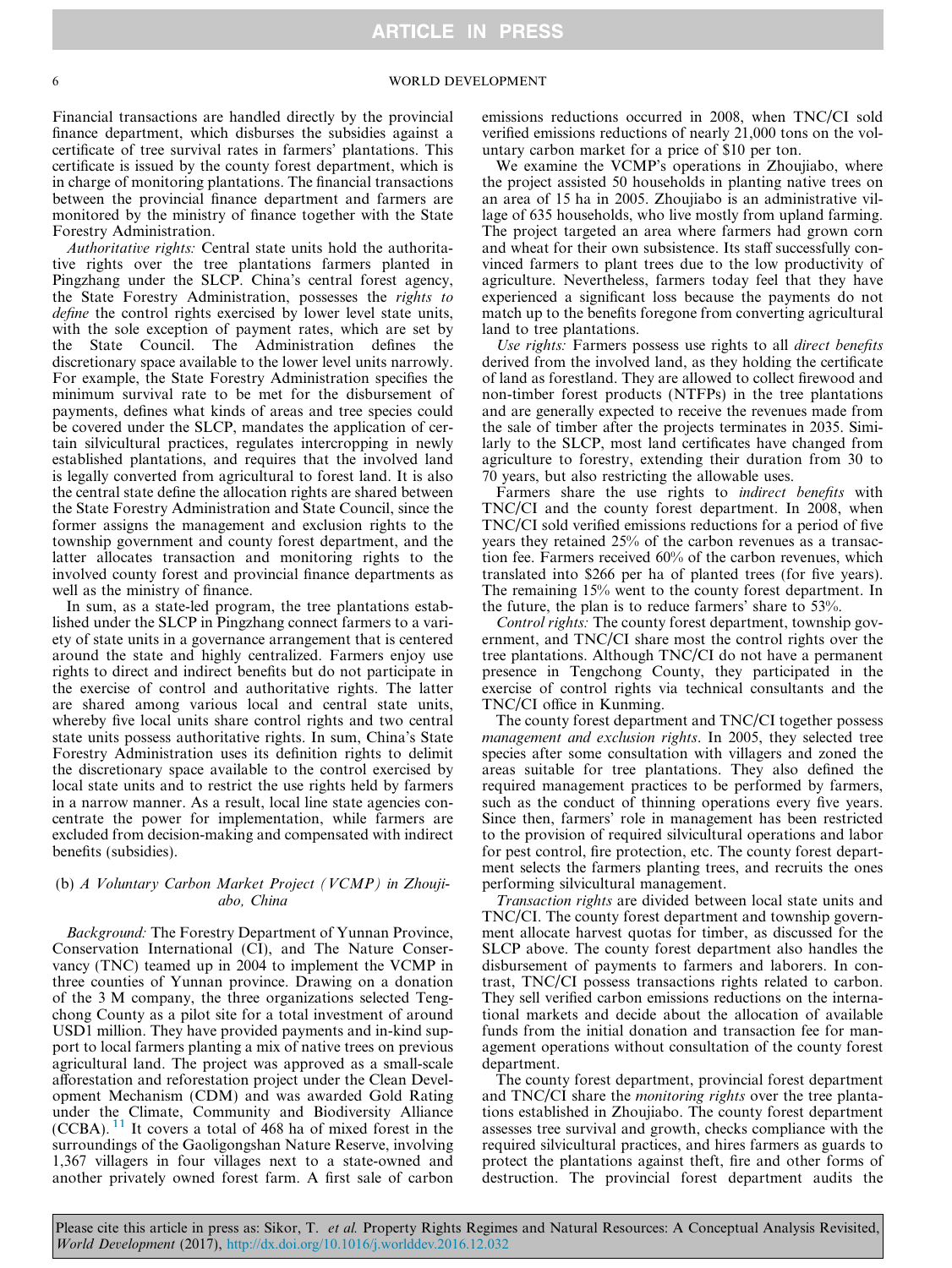disbursement of carbon payments to farmers by the county forest department. TNC/CI sends in designated consultants every few years to verify carbon stocks.

Authoritative rights: China's State Forestry Administration shares authoritative rights with international bodies. Definition rights are exercised by the State Forestry Administration, for example by way of the restrictions imposed on the management of land designated for forestry, and the regulations applicable to the allocation of timber harvest quotas. Additionally, definition rights are also held by the CDM and CCBA. The CDM confines the discretionary space available to the exercise of management, transaction and monitoring rights by issuing methodologies for the calculation of carbon stocks, verified emissions reduction, and the verification of carbon stocks. The CCBA influences the exercise of control rights through its standards for the protection of local communities and biodiversity, such as the requirement to inform and consult local people. In contrast, allocation rights are largely held by the State Forestry Administration. TNC/CI would not have been able to participate in the exercise of control rights without the Administration's authorization.

Thus, despite some differences, VCMP and SLCP share state-centered and centralized governance arrangements: the state exercises control and authoritative rights without participation by local farmers: central state agencies hold authoritative rights and define control rights in a restrictive manner, whereas lower level state units are confined to control rights. Yet, the governance of the VCMP significantly departs from the SLCP due to the involvement of international actors in the exercise of control and authoritative rights. TNC/CI holds control rights together with local state units, and the CDM and CCBA possess authoritative rights next to China's State Forestry Administration. Although the governance arrangement remains very much centralized, the involvement of international NGOs introduces some counterbalance, with shared decision-making power at the control right level. Local farmers however are generally excluded from the processes of project planning and implementation and remain simple beneficiaries of indirect benefits.

### (c) Tourism revenue-sharing in NN-NEPL, Laos

Background: The Wildlife Conservation Society (WCS) and NN-NEPL park administration started the tourism revenuesharing project in 2009 with funding from the United States Fish and Wildlife Service. The project seeks to attract tourists to visiting the park, and to share the revenues generated from ecotourism with people living next to the park. The objective is that local people find jobs with the private tour operators, and that a share of the revenues is channeled into village development funds. The share depends on the number of wildlife sightings reported by tourists, which in turn is expected to provide an incentive for villagers to stop hunting protected wildlife. From 2012, the project included 14 villages in the revenuesharing.

Sonekhoua is a village of 180 households located next to the main ecotourism site. Due to its vicinity, members of 33 households find occasional employment in tourism as tour guides, boatmen, cooks, and camp managers. Homephanh is another village of 81 households, but too far from the tourist track to enjoy employment opportunities. Both villages operate development funds which receive a share of the tourism revenues annually and finance small development activities such as the purchase of communal equipment and supplies. Nevertheless, people in both villages share the profound sentiment that the gazetting of the park

in the 1990s caused a significant loss of access to land and other resources.

Use rights: Since the creation of the NN-NEPL park in 1993, villagers have been deprived of use rights to *direct bene*fits with the exception of NTFPs, unprotected wildlife, and construction wood and firewood from unprotected tree species. They are not allowed to extract NTFPs and timber for commercial purposes, hunt protected wildlife, clear land for cultivation, or graze livestock. Their use rights are formally limited to land outside the park's core zone but in practice extend into the zone on a customary basis. As for indirect benefits, villagers hold restricted use rights to the revenues generated from ecotourism. These are restricted in their size, since tour operators keep most of the revenues and profits made from tourism, and depend on the tour companies complying with their obligations toward villagers. Moreover, only people from Sonekhoua enjoy these use rights, which for example, translate into a \$7.50 daily wage and allowance for villagers serving as guides. The park administration and WCS also hold use rights to a share of the tourism revenues in form of the park entrance fee (USD3/visitor) and allowance for the WCS guide (USD9/day).

Control rights: The park administration and WCS possess control rights jointly. WCS's influential role finds visible evidence in the location of their offices in the park headquarters and the permanent presence of WCS staff, including an international advisor. Villagers' involvement in the exercise of control right is negligible in comparison. The district government possesses formal rights to be involved in matters requiring active involvement of the local population, such as the ecotourism initiative, but has little influence in practice.

WCS and the park administration possess *management and* exclusion rights. They together designed the park management plan, identified the wildlife species to affect villagers' share in the generated revenues, and selected the villages included in the ecotourism initiative (the latter after formal consultation with the district government). In contrast, village committees' role is restricted to disseminating information on wildlife conservation regulations and project rules to villagers. They have a role in pre-selecting candidates for employment in tourism, but do so according to criteria drafted by the park administration and WCS ([Wildlife Conservation Society, 2010](#page-12-0)).

WCS possesses the *transaction rights* on indirect benefits and jointly executes *monitoring rights* with the park administration. WCS collects the applicable share of revenues from the tour operators, receives tourists' reports about wildlife sightings, accordingly calculates villagers' shares in revenues, and disburses payments to individual villagers for services rendered and to the village development funds. The organization also purchases communal equipment and supplies once villagers have identified their priorities for the use of the funds accrued in a year. In contrast, villagers can handle all transactions related to direct benefits (NTFPs and unprotected wildlife). As for monitoring rights, the park administration holds the formal mandate to monitor the protected wildlife and enforce restrictions on the park's use. In practice, it receives significant technical and financial support from the WCS in monitoring, which means that the two exercise the right of monitoring together. The village committees are in charge of monitoring the use of indirect benefits, mainly the equipment and supplies purchased from the development funds.

Authoritative rights: The Ministry of Natural Resources and Environment holds exclusive authority over the NN-NEPL park according to Lao legislation, yet in practice WCS participates in the exercise of authoritative rights. WCS exercises definition rights by defining the overarching objectives of park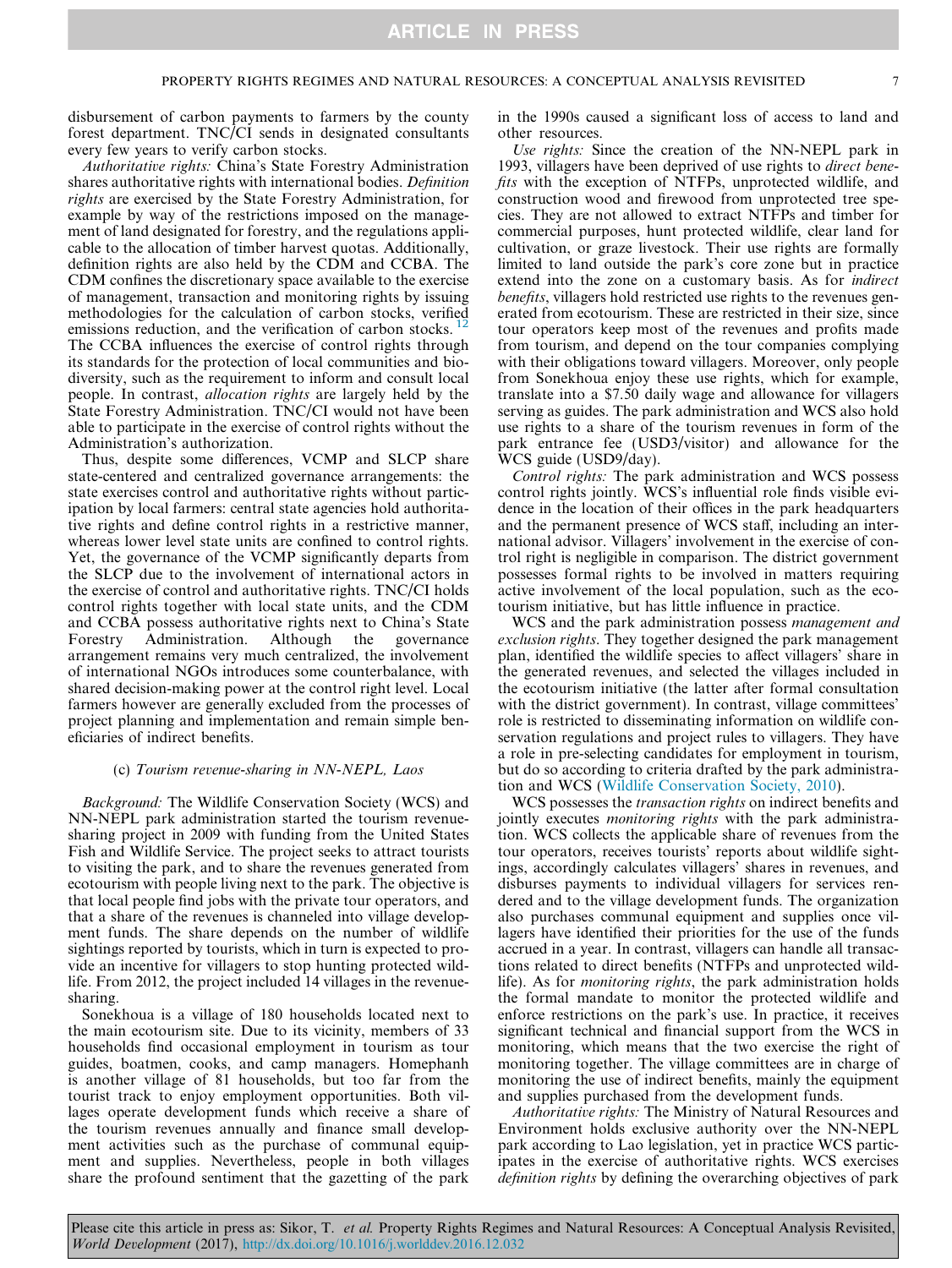management, the allowable range of potential users, and required monitoring together with the Ministry. The organization has played a key role in raising the potential of and framing the debate about ecotourism with involved actors at the national and local level, bringing to bear its own international experience and codes of good practice. Allocation rights are held by the Lao central government, particularly through its mandate to designate jurisdiction over parts of the national territory to a park administration, and to regulate the operation of international organizations in the country. By gazetting the NN-NEPL area as a national protected area, the central government allocated all control rights to the park administration.

In sum, the tourism revenue-sharing initiative in NN-NEPL resembles the VCMP in China as it combines a state-centered governance arrangement with the involvement of an international NGO. The park administration holds control rights accorded by the central government and the Ministry of Natural Resources and Environment. WCS exerts significant influence on the exercise of control and authoritative rights, and holds a small share in indirect use rights. Yet in contrast to the VCMP, the involvement of the international NGO leads governance in NN-NEPL to be less centralized than in the VCMP because WCS brings to bear their strong presence on the ground on the exercise of authoritative rights. The increasing role of international NGO enable the further power sharing and balancing in NN-NEPL, while the farmers are remaining excluded from higher level of decision-making in the program, as lacking the mechanism for local participation from the very beginning of planning and implementation process when the project is setting up.

### 5. THE GOVERNANCE ARRANGEMENTS IN COM-PARISON

Application of the property rights framework allows comparing the governance arrangements (see [Table 2](#page-8-0)). The three arrangements differ in the social actors involved, and how use rights, control rights, and authoritative rights are distributed among them.

Villagers possess use rights to direct benefits in all three arrangements. However, the material significance of these direct use rights varies significantly among the three sites (see [Table 3\)](#page-8-0). Direct use rights translate into the most sizable material benefits in the SLCP due to the selection of walnut as a highly valuable commercial tree crop.<sup>[13](#page-10-0)</sup> Villagers' material benefits are significant in NN-NEPL because villagers rely on wild meat as an important source of protein and on trees for construction materials. The material benefits derived from direct use rights are small in the VCMP since the land is degraded.

Our results mirror a key finding of wider research on participatory forest management: the use rights devolved to local people are often restricted to secondary forest products and, therefore, do not translate into tangible material benefits ([Edmunds & Wollenberg, 2003; Springate-Baginski & Piers,](#page-11-0) [2007\)](#page-11-0). In our cases, land use restrictions limit the benefits that villagers can derive from their use rights in the VCMP and NN-NEPL, particularly the bans on cultivation and hunting of protected wildlife. The situation is different in Pingzhang because walnut plantations are highly profitable, and because walnut is considered to be an ''ecological tree" and subsidized for 16 years under the SLCP.

A new element in the governance arrangements arises from the indirect benefits which complement the direct benefits accruing to villagers in all three sites. Indirect benefits are overall as significant as direct benefits in terms of their material value, although that varies between sites (see [Table 3](#page-8-0)). Despite the high commercial value of walnut, the payments disbursed by the SLCP offer critical support in the initial years and contribute to the profitability of walnut plantations. In contrast, two thirds of the benefits derived by villagers from the VCMP are due to the payments, yet even with the payments, revenues are low. In NN-NEPL, the benefits derived by villagers from their indirect use rights are currently low, but could become more significant if the number of tourist arrivals increased. [14](#page-10-0)

Moreover, villagers' access to indirect benefits may translate into use rights over time. In all three sites, not only villagers but also government officials, the staff of international NGOs, and other involved actors have come to see the provision of indirect benefits as ''presumptive policy entitlements" in the sense of [Bromley and Hodge \(1990\)](#page-11-0). Villagers, in particular, have built up robust claims that they are entitled to compensation for the restrictions imposed on their land use, as we have argued for Pingzhang elsewhere ([He & Sikor, 2015](#page-11-0)). At the same time, these indirect use rights depend on commitments of actors unaccountable to communities. They are less robust than rights certified in legal codes or administrative regulations. They may be stronger where villagers hold tenure rights to the relevant land, i.e., in the SLCP and VCMP, as reflected in villagers' higher share in total indirect benefits. This would match the insights of other research about the influence of land tenure on local people's ability to benefit from environmental payments [\(Corbera & Brown, 2010;](#page-11-0) [Mahanty](#page-11-0) et al., 2013).

Villagers are not the only actors that may command over use rights to indirect benefits. As indirect use rights develop in the three governance arrangements, some of the other actors claim a share in them. This is most apparent in NN-NEPL, as the tour operators keep the largest share of tourism revenues to themselves, and villagers' rights to a share of the revenues depends on operators transferring them. Yet even in the VCMP, villagers receive 60% of the carbon finance only, the rest being divided between TNC/CI and the county forest department. These insights demonstrate how other actors, such as INGOs and private companies, are able to establish rights to indirect benefits in similar ways as villagers although they do not possess any rights to the land itself. They develop use rights to indirect benefits by virtue of their superior command over finance, networks, and expertise ([Corbera &](#page-11-0) [Brown, 2010; Mathur](#page-11-0) et al., 2014).

How does villagers' share in indirect use rights compare with the proportion of project-based funds reaching villagers? The evidence from the VCMP and NN-NEPL suggests that the benefit-sharing may be more favorable to villagers in the case of indirect use rights. Villagers did not receive any significant share in the initial investments made by TNC/CI and WCS. The large majority of the funds raised for the VCMP and management of NN-NEPL go toward the NGOs' operational costs, consultant fees, and state budgets. Villagers' shares in indirect benefits, therefore, are significantly more sizable than in the initial investments, although they are not the only ones possessing indirect use rights.

While villagers hold use rights, they do not participate in the exercise of control or authoritative rights, as has been noted in much research over the past 15 years ([Ribot, 2004; Ribot,](#page-11-0) [Agrawal, & Larson, 2006; Tacconi, 2007](#page-11-0)). Despite extensive international efforts of promoting decentralization most governance arrangements ''assign no more than the operationallevel rights [...] to those whom the program is supposed to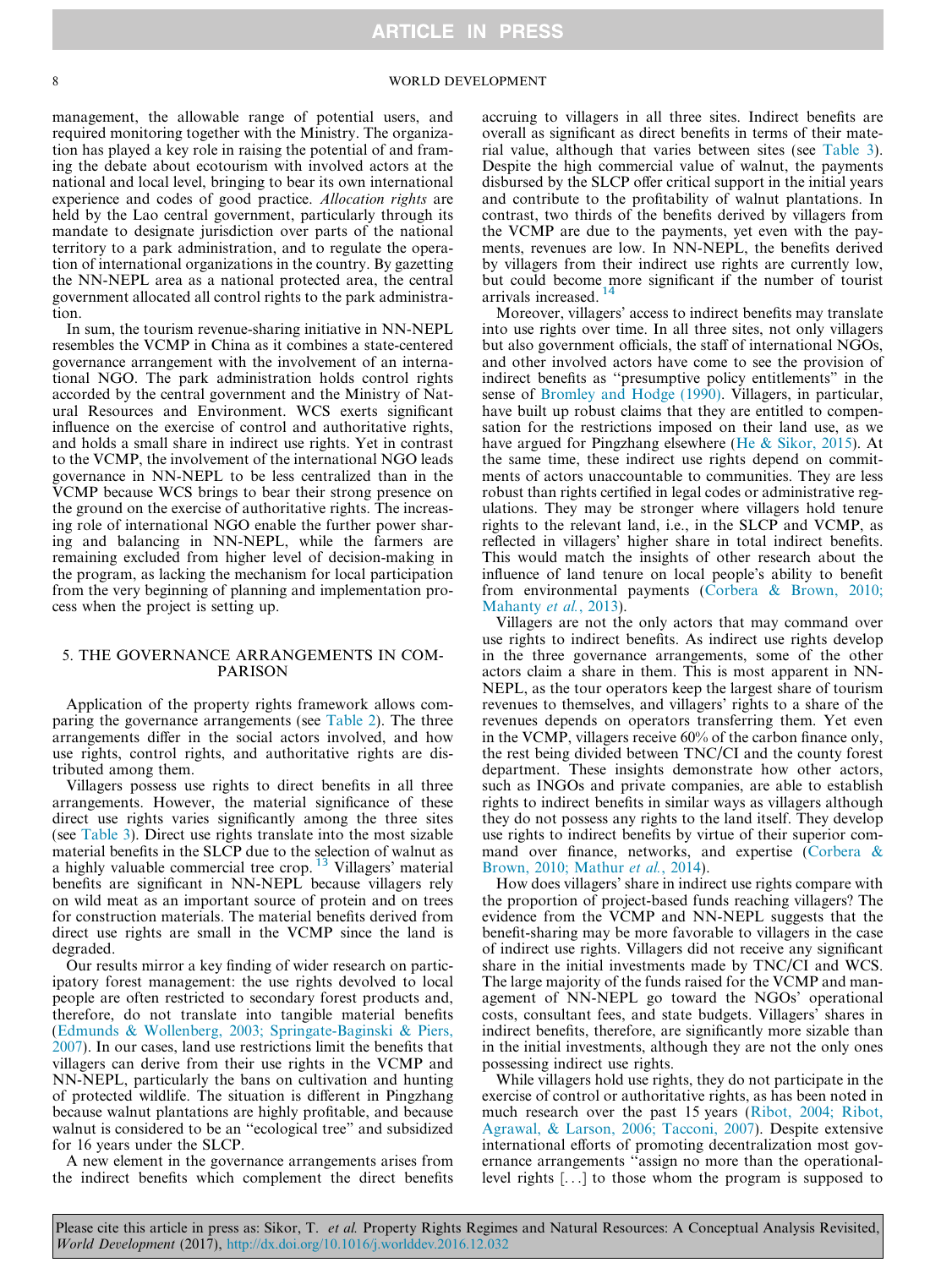## **ARTICLE IN PRESS**

### PROPERTY RIGHTS REGIMES AND NATURAL RESOURCES: A CONCEPTUAL ANALYSIS REVISITED 9

<span id="page-8-0"></span>

|                               | SLCP (China)                                                                                                                                                                                                                                   | VCMP (China)                                                                                                                                                                      | NN-NEPL (Laos)                                                                                                                      |
|-------------------------------|------------------------------------------------------------------------------------------------------------------------------------------------------------------------------------------------------------------------------------------------|-----------------------------------------------------------------------------------------------------------------------------------------------------------------------------------|-------------------------------------------------------------------------------------------------------------------------------------|
| Use rights<br>Direct benefits | Farmers (fruit and crops)                                                                                                                                                                                                                      | Farmers (NTFPs, firewood, and<br>timber after 30 years)                                                                                                                           | Villagers (NTFPs, unprotected<br>wildlife, construction wood, and                                                                   |
| Indirect benefits             | Mostly farmers, minor share held<br>by county forest department                                                                                                                                                                                | Farmers (largest share) with<br>TNC/CI and county forest<br>department                                                                                                            | firewood)<br>Company, WCS, villagers, and<br>park administration share<br>tourism revenues                                          |
| <b>Control</b> rights         |                                                                                                                                                                                                                                                |                                                                                                                                                                                   |                                                                                                                                     |
| Management                    | County forest department and<br>township government select tree<br>species and determine<br>management practices                                                                                                                               | County forest department and<br>TNC/CI select tree species and<br>determine management practices                                                                                  | Park administration and WCS<br>develop management plan                                                                              |
| Exclusion                     | County forest department and<br>township government zone<br>eligible areas                                                                                                                                                                     | County forest department and<br>TNC/CI zone suitable areas;<br>county forest department selects<br>farmers                                                                        | Park administration and WCS<br>select villages and issue rules on<br>selection of villagers; village<br>committees select villagers |
| Transaction                   | villagers sell fruit; county forest<br>department and township<br>government allocate harvest<br>quota for timber; provincial<br>finance department disburses<br>payments                                                                      | county forest department and<br>township government allocate<br>timber harvest quota; TNC/CI<br>sell carbon credits; county forest<br>department disburses payments<br>to farmers | WCS disburses payments<br>received from tourism company<br>and purchases collective goods<br>paid from village funds                |
| Monitoring                    | County forest department<br>assesses tree survival rates:<br>ministry of finance and State<br>Forestry Administration inspect<br>provincial finance department                                                                                 | County forest department<br>assesses tree survival rates;<br>provincial forest department<br>inspects disbursement of<br>payments; TNC/CI verifies<br>carbon stocks               | Park administration and WCS<br>monitor forest use and payments                                                                      |
| <b>Authoritative rights</b>   |                                                                                                                                                                                                                                                |                                                                                                                                                                                   |                                                                                                                                     |
| Definition                    | <b>State Forestry Administration</b><br>specifies range of allowable tree<br>species and management<br>practices                                                                                                                               | State Forestry Administration,<br>some influence by CDM and<br><b>CCBA</b>                                                                                                        | Ministry of Natural Resources<br>and Environment issues<br>regulations, WCS draws on code<br>of practice and international<br>norms |
| Allocation                    | <b>State Forestry Administration</b><br>allocates management and<br>exclusion rights to county forest<br>department; State Council<br>allocates transaction and<br>monitoring rights to provincial<br>finance and county forest<br>departments | <b>State Forestry Administration</b><br>allocates the rights of<br>management and exclusion to<br>county forest department and<br>TNC/CI                                          | Central government assigns<br>control rights to park<br>administration and issues<br>operating permit to WCS                        |

### Table 2. The governance arrangements in comparison

|  | Table 3. Monetary values of direct and indirect benefits |  |  |  |  |  |  |
|--|----------------------------------------------------------|--|--|--|--|--|--|
|--|----------------------------------------------------------|--|--|--|--|--|--|

|                               | <b>SLCP</b>                           | <b>VCMP</b>             | NN-NEPL                   |
|-------------------------------|---------------------------------------|-------------------------|---------------------------|
| Direct benefits               |                                       |                         |                           |
|                               | • Walnut harvested from planted trees | • Timber after 30 years | $\bullet$ NTFPs           |
|                               | • crops planted between trees         | $\bullet$ NTFPs         | • non-protected wildlife  |
|                               |                                       |                         | • construction materials  |
| NPV direct $(\frac{5}{ha})$   | 6.257                                 | 448                     | 1,154                     |
| Indirect benefits             |                                       |                         |                           |
|                               | • Free seedlings                      | • Free seedlings        | • Tourism revenue-sharing |
|                               | • cash payments for 16 years          | • carbon credits        | • tourism jobs            |
| NPV indirect $(\frac{5}{ha})$ | 3.894                                 | 966                     | 19                        |

*Note:* Net present values (NPVs) are rough estimates over a 30-year period and calculated for comparative purposes only. USD  $1 = 6.5$  CNY in 2011.

benefit" [\(Agrawal & Ostrom, 2001](#page-11-0): 492). The power structure in our three governance arrangements can be characterized as state-centered because the exercise of control and authoritative rights largely remains in the hands of state actors. If villagers are involved then it is in a very restricted manner, such as the village committee in NN-NEPL that selects villagers for employment in tourism—according to rules set by WCS and the park administration.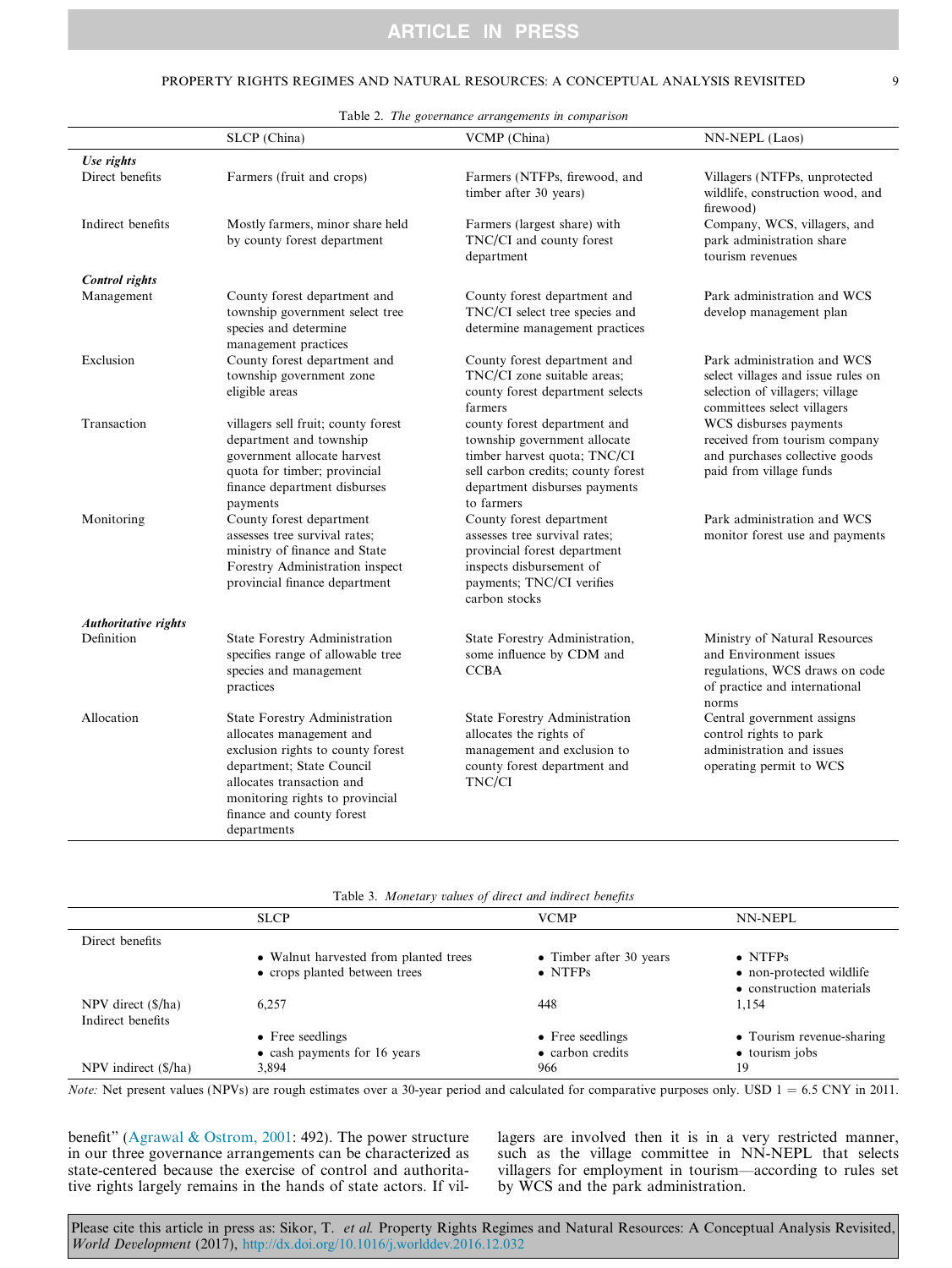Yet, our comparative insights indicate the potential for significant changes in state-centered natural resource governance, which may promote power sharing and balancing. The governance arrangements characterizing the VCMP and NN-NEPL are different from the highly centralized SLCP. In the SLCP, control rights are located at the local state and authoritative rights at the central state, and central state units impose narrow restrictions on the exercise of control rights. In contrast, in the VCMP and NN-NEPL international NGOs participate in the exercise of control rights on the ground. Thanks to their financial prowess, they are able to get involved in natural resource management, supplementing or even taking the place of local state units. They may do so in a very visible manner through staff placed with local state units, such as WCS in NN-NEPL, or in more indirect ways, such as CI and TNC in the VCMP.

Another significant change in natural resource governance may originate from the influence of international norms on the exercise of authoritative rights. The exercise of formal authoritative rights is no longer the sole prerogative of central state units, such as China's State Forestry Administration. Instead, international conventions such as the Convention on Biological Diversity and CDM, transnational rules made by hybrid organizations such as the CCBA, and codes of good practice issued by international conservation organizations influence the exercise of authoritative rights. Their influence speaks to the globalization of natural resource management, whether it is in biodiversity conservation (Rodríguez et al., [2007\)](#page-12-0) or forestry ([Lyster, 2011; Suiseeya & Caplow, 2013\)](#page-11-0).

It remains to be seen how the involvement of international NGOs and influence of international norms connects with centralizing and decentralizing forces in natural resource governance. It has been argued that international initiatives, particularly REDD+, may reinforce (re-)centralizing tendencies in governance [\(Milne, 2012; Phelps](#page-11-0) et al., 2010; [Sandbrook](#page-11-0) et al., 2010). Our insights from the VCMP indicate how internationalization may bolster centralized governance arrangements: the involvement of TNC/CI closely follows the line of command within China's state structures, and the CCBA certification did not lead to significant involvement by villagers. Yet, the involvement of international NGOs and effects of international norms may also help to counterbalance centralizing forces and change power structure, as indicated by NN-NEPL. There WCS assumes an important role in creating new linkages between resource management on the ground and policy-making in the capital, and introducing international norms which seek to strengthen villagers' rights.

### 6. CONCLUSIONS: COMPENSATED EXCLUSIONS?

The insights derived from the three governance arrangements indicate the analytical power of the updated property rights framework although they are not generalizable in a statistical sense. The framework offers a bottom-up perspective on actual practices and relationships in natural resource governance that is applicable to a wide range of natural resources and geographical contexts. It considers a large diversity of actors at local, national, and international levels and the increasingly common provision of indirect benefits. It is able to capture the emergence of new types of rights, in particular use rights arising from the provision of indirect benefits and authoritative rights defining the scope of control rights. The framework is sufficiently simple to allow comparisons between governance arrangements in different sites, and identify similarities and differences among them. It simultaneously offers a lens that is differentiated enough to open up black boxes commonly encountered in research and policy, such as simplistic categories of ownership, common property, and state.

Application of the updated property rights framework to three governance interventions in East Asia suggests novel transformations of natural resource governance. It is nothing new to note that local people remain excluded from the exercise of control and authoritative rights (e.g., [Ribot](#page-11-0) et al., [2006\)](#page-11-0). Nor does it surprise that villagers' rights to direct uses are restricted to secondary benefits (e.g., [Edmunds &](#page-11-0) [Wollenberg, 2003\)](#page-11-0). However, increasing reliance on the provision of indirect benefits may be a novel transformation, particularly if local people's access to these benefits may over time give rise to enduring indirect use rights. However, access to indirect benefits may or may not develop into use rights over time, and these indirect use rights may be of variable strength and enforceability since they remain amenable to revision by policy-makers.

Our empirical insights from China and Laos suggest the possibility of a wider trend of ''compensated exclusions" in natural resource governance. As villagers remain excluded from the exercise of control and authoritative rights, they may gain access to various indirect benefits to complement their limited rights to direct benefits and, possibly, compensate them for their exclusion from control and authoritative rights. The provision of indirect benefits and development of indirect use rights may work to reinforce the exclusions if indirect benefits are seen as a form of compensation. Compensated exclusions differ from other trends observed in natural resource governance, such as privatization [\(Mansfield, 2008\)](#page-11-0) and 'green grabbing" [\(Fairhead, Leach, & Scoones, 2012;](#page-11-0) Mahanty et al.[, 2012; Mahanty](#page-11-0) et al., 2013). Compensated exclusions do not involve local people's outright dispossession from natural resources but exclude them from direct resource benefits and governance in other ways—yet simultaneously seek to compensate their losses through the provision of indirect benefits.

Other novel transformations may originate from the changing influence of international actors and norms on natural resource governance. Our empirical insights indicate the possibility of two new pathways through which international actors and norms affect governance on the ground besides their direct involvement in the exercise of control rights (e.g., by operating protected areas together with state agencies). First, an increasing set of international norms, including inter-state agreements, voluntary standards and codes of good practice, influence national governments' exercise of authoritative rights. The REDD+ agreements under the United Nations Framework Convention on Climate Change, the Convention on Biological Diversity, the Forest Stewardship Council and the guidelines issued by international conservation organizations are just a few examples. Common to all these agreements and norms seems to be the attempt to influence the exercise of authoritative rights over natural resources for example through minimum environmental standards ([Ribot](#page-11-0) et al., [2010\)](#page-11-0). The other new pathway consists of efforts by international organizations, including NGOs, consultancies and traders, to establish use rights to indirect benefits. International actors not only seek a share in indirect benefits but also work to get their shares institutionalized as indirect use rights in various forms, such as through institutional overheads in PES, brokerage fees in voluntary carbon markets, and operational costs in REDD+ actions (cf. [Corbera & Brown, 2010\)](#page-11-0).

These findings indicate the practical benefits of applying the updated property rights framework to analyzing PES and REDD+. PES and REDD+ may provide unprecedented pay-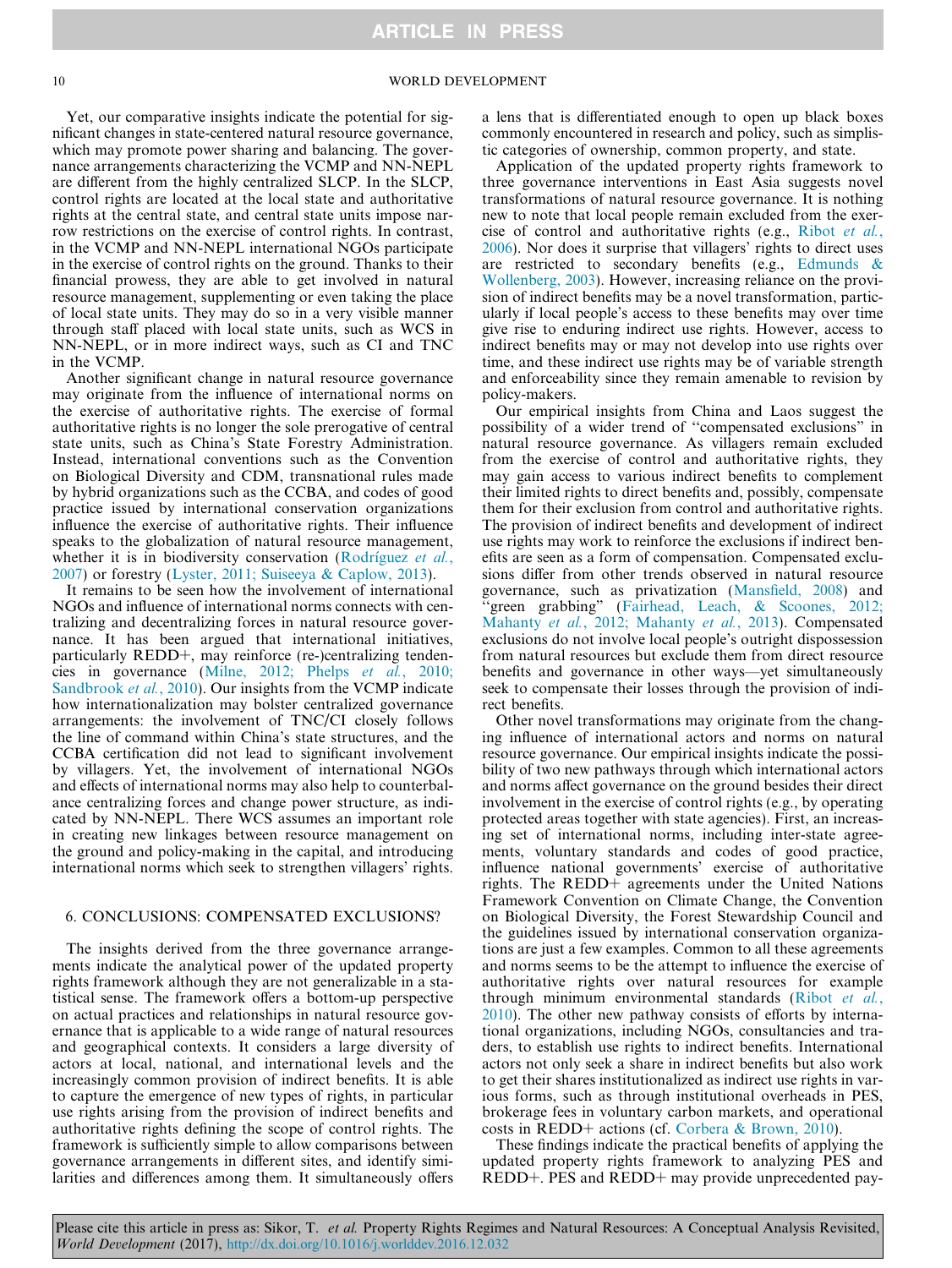### PROPERTY RIGHTS REGIMES AND NATURAL RESOURCES: A CONCEPTUAL ANALYSIS REVISITED 11

<span id="page-10-0"></span>ments to local people, and these may be viewed as important incentives for enticing their compliance with management restrictions, or means to cover opportunity costs ([Stern,](#page-12-0) [2007; Wunder, 2005](#page-12-0)). Yet, considering them as compensated exclusions would highlight the importance of looking beyond payments to consider villagers' role in the exercise of control and authoritative rights ([Beymer-Farris & Bassett, 2012;](#page-11-0) Leggett  $& Lovell, 2012$ . Attention to the involved exclusions would suggest the need for efforts to enable villagers' participation in PES and REDD+ design and implementation through collaborative forms of policy-making and participatory resource governance on the ground. Or to put it more crudely, making PES and REDD+ work depends not only on getting the level of payment right and identifying the correct recipients but also on involving local resource managers in design and implementation in a meaningful manner.

Our final point is about the effects of compensated exclusions on the sustainability of natural resource use. Understanding the effects of governance on resource use was a key concern in [Schlager and Ostrom's \(1992\)](#page-12-0) article. The article, together with many local case studies preceding and following it, establishes the hypothesis that the sustainable management of common pool resources requires that local people possess not only use rights but also control rights [\(Agrawal &](#page-11-0) [Ostrom, 2001](#page-11-0): 492, 508, [Chhatre & Agrawal, 2009](#page-11-0)). If correct, the hypothesis does not bode well for the potential of compensated exclusions. What incentive would local people have to conserve natural resources except the expectation of future compensation? What would happen once the payments pause or stop? Natural resource governance may require local people's involvement in the exercise of control and authority in order to facilitate sustainable natural resource use.

### **NOTES**

1. Previous efforts toward updating Schlager and Ostrom's conceptual schema include those of [Mohammed and Inoue, 2014a, 2014b](#page-11-0) who analyze decentralization in natural resource management by incorporating directly [Schlager and Ostrom's \(1992\)](#page-12-0) different types of property rights into [Agrawal and Ribot's \(1999\)](#page-11-0) framework of Actor-Power-Accountability.

2. The title of our paper mimics the title of Schlager and Ostrom's article to acknowledge the intellectual legacy.

3. We do not repeat the definitions of the five rights here for reasons of space, and because we do not want to duplicate the discussion below. Also, as noted by [Schlager and Ostrom \(1992\),](#page-12-0) de facto property rights originate not only from the state (de jure rights) but also from other kinds of legal systems, such as various forms of customary rules.

4. Our argument on policy-based entitlements is different from contemporary work on how carbon forestry and emissions trading may commoditize carbon and thereby create ''new forms of exchangeable property" [\(Corbera & Brown, 2010:](#page-11-0) 1739; see also [Mahanty](#page-11-0) et al., 2013).

5. We prefer the term ''control" over [Schlager and Ostrom's \(1992\)](#page-12-0) ''collective-choice rights" because control emphasizes the political dimensions of these rights and resonates with the common distinction between access to natural resources and control over access ([Ribot &](#page-11-0) [Peluso, 2003](#page-11-0)).

6. For example, Agrawal and Ostrom acknowledge that ''for communities to possess collective choice-making capabilities, some rules at a constitutional level [...] must give them this authority" (2001: 489; see also [Ostrom, 1994\)](#page-11-0). The neglect of third-order rights is a thread running through Ostrom's work. Social actors exerting more direct influence on resource governance are considered to be ''external authorities", which may threaten villagers' autonomy to ''determine access and harvesting rules without external authorities countermanding them" ([Ostrom, 1999](#page-11-0): 4). It may be due to this blind spot that her empirical results on the influence of autonomy on collective action have been inconclusive ([Poteete](#page-11-0) [& Ostrom, 2004:](#page-11-0) 15–16).

7. We take this term from Jesse Ribot's work on decentralization in natural resources management (e.g., Ribot et al.[, 2010:4](#page-11-0)).

8. We acknowledge two challenges faced in the research. First, capturing actual rights was difficult for uses deemed illegal, in particular hunting in NN-NEPL. In response, we supplement our data with preliminary insights gained from interviews, food diaries and plot interviews by Neil Dawson and Laura Rasmussen in 2014. Second, although we spoke to all kinds of villagers (of different wealth, status, ethnicity, gender, etc.) we realize that a full understanding of differentiated rights would require further study. Our results suggest that villagers generally held similar understandings of the applicable property rights and possessed the same types of rights, causing us to speak of ''villagers" and ''farmers" in the following discussion. Yet, we are aware that in-depth research may reveal contestations among villagers hidden from our view.

9. Two basic types of land use certificates are delivered to smallholder farmers in China. Agricultural land use certificates entitle farmers with rights for 30 years, while forestland use certificates grant rights for 70 years. The latter long-term contract is expected to encourage smallholder investment in forestry ([He, 2012](#page-11-0)). Whereas both certificates entitle farmers to a range of property rights, including land transfer, inheritance and mortgaging, they also establish that forestland cannot be used for agricultural purposes ([He, 2012\)](#page-11-0). Within the SLCP framework, farmers' agricultural land use certificates are changed to forestland use certificates once afforestation of the agricultural land is complete ([He, 2014](#page-11-0)). Thus, it becomes impossible for farmers to convert the land back to an agricultural status.

10. The administrative village (e.g., Pingzhang) is the lowest level in China's administrative hierarchy, followed by the township, county, prefecture, province and central level.

11. TNC/CI initially conceived of the pilot as a reforestation project under the CDM but subsequently re-oriented it toward the voluntary carbon market, for which they sought the CCBA rating.

12. For example, the country forest department and TNC/CI knew that they had to select deforested land for reforestation that had been barren for at least 20 years.

13. Note that the material benefits are much lower in the pear plantations established in the first round of SLCP implementation in Pingzhang.

14. Does the amount of indirect benefits suffice to compensate villagers for losses incurred from the land use restrictions? Answering this question goes beyond the scope of our research. The evidence available to us on both the VCMP and NN-NEPL indicates that the value of indirect benefits does not compensate villagers fully. This would match observations made in other comparable interventions (To et al. 2012 on PES Vietnam).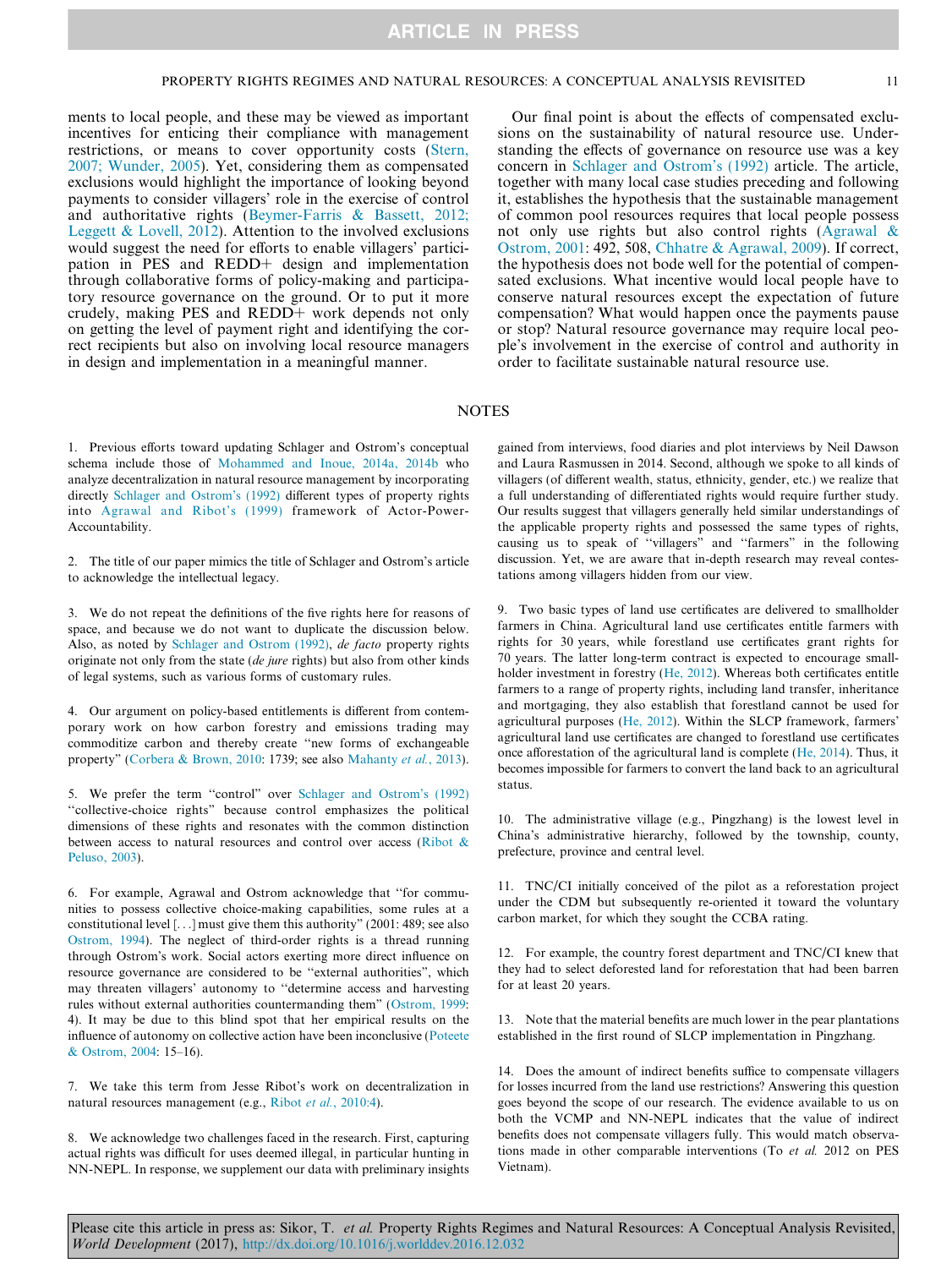### **ARTICLE IN PRESS**

### <span id="page-11-0"></span>12 WORLD DEVELOPMENT

### **REFERENCES**

- [Agarwal, B. \(2001\). Participatory exclusions, community forestry, and](http://refhub.elsevier.com/S0305-750X(16)30580-0/h0005) [gender: An analysis for south asia and a conceptual framework.](http://refhub.elsevier.com/S0305-750X(16)30580-0/h0005) World [Development, 29](http://refhub.elsevier.com/S0305-750X(16)30580-0/h0005)(10[\), 1623–1648.](http://refhub.elsevier.com/S0305-750X(16)30580-0/h0005)
- [Agrawal, A., & Gibson, C. C. \(1999\). Enchantment and disenchantment:](http://refhub.elsevier.com/S0305-750X(16)30580-0/h0010) [The role of community in natural resource conservation.](http://refhub.elsevier.com/S0305-750X(16)30580-0/h0010) World [Development, 27](http://refhub.elsevier.com/S0305-750X(16)30580-0/h0010)(4[\), 629–649.](http://refhub.elsevier.com/S0305-750X(16)30580-0/h0010)
- [Agrawal, A., & Ostrom, E. \(2001\). Collective action, property rights, and](http://refhub.elsevier.com/S0305-750X(16)30580-0/h0015) [decentralization in resource use in India and Nepal.](http://refhub.elsevier.com/S0305-750X(16)30580-0/h0015) Politics & Society, 29[\(4\), 485–514](http://refhub.elsevier.com/S0305-750X(16)30580-0/h0015).
- [Agrawal, A., & Ribot, J. \(1999\). Accountability in decentralization: A](http://refhub.elsevier.com/S0305-750X(16)30580-0/h0020) [framework with South Asian and West African cases.](http://refhub.elsevier.com/S0305-750X(16)30580-0/h0020) The Journal of [Developing Areas, 33](http://refhub.elsevier.com/S0305-750X(16)30580-0/h0020)[, 433–502](http://refhub.elsevier.com/S0305-750X(16)30580-0/h0020).
- [Andersson, K., & Gibson, C. C. \(2006\). Decentralized governance and](http://refhub.elsevier.com/S0305-750X(16)30580-0/h0025) [environmental change: Local institutional moderation of deforestation](http://refhub.elsevier.com/S0305-750X(16)30580-0/h0025) in Bolivia. [Journal of Policy Analysis and Management, 26](http://refhub.elsevier.com/S0305-750X(16)30580-0/h0025)(1[\), 99–123.](http://refhub.elsevier.com/S0305-750X(16)30580-0/h0025)
- Baland, J.-P. et al. [\(2010\). Forests to the people: Decentralization and](http://refhub.elsevier.com/S0305-750X(16)30580-0/h0030) [forest degradation in the Indian Himalayas.](http://refhub.elsevier.com/S0305-750X(16)30580-0/h0030) World Development, 38 [\(11\), 1642–1656](http://refhub.elsevier.com/S0305-750X(16)30580-0/h0030).
- [Balderas, A. T., & Skutsch, M. \(2012\). Splitting the difference; a proposal](http://refhub.elsevier.com/S0305-750X(16)30580-0/h0035) [for benefit sharing in reducing emissions from deforestation and forest](http://refhub.elsevier.com/S0305-750X(16)30580-0/h0035) [degradation \(REDD+\).](http://refhub.elsevier.com/S0305-750X(16)30580-0/h0035) Forests, 3(1)[, 137–154](http://refhub.elsevier.com/S0305-750X(16)30580-0/h0035).
- [Benda-Beckmann, F. V., Benda-Beckmann, K. V., & Wiber, M. G. \(2006\).](http://refhub.elsevier.com/S0305-750X(16)30580-0/h0040) [The properties of property. In F. V. Benda-Beckmann, K. V. Benda-](http://refhub.elsevier.com/S0305-750X(16)30580-0/h0040)[Beckmann, & M. G. Wiber \(Eds.\),](http://refhub.elsevier.com/S0305-750X(16)30580-0/h0040) Changing properties of property [\(pp. 1–39\). New York: Berghahn](http://refhub.elsevier.com/S0305-750X(16)30580-0/h0040).
- [Bennett, M. \(2008\). China's sloping land conversion program: Institu](http://refhub.elsevier.com/S0305-750X(16)30580-0/h0045)[tional innovation or business as usual?.](http://refhub.elsevier.com/S0305-750X(16)30580-0/h0045) Ecological Economics, 65[,](http://refhub.elsevier.com/S0305-750X(16)30580-0/h0045) [699–711](http://refhub.elsevier.com/S0305-750X(16)30580-0/h0045).
- [Beymer-Farris, B. A., & Bassett, T. J. \(2012\). The REDD menace:](http://refhub.elsevier.com/S0305-750X(16)30580-0/h0050) [Resurgent protectionism in Tanzania's mangrove forests.](http://refhub.elsevier.com/S0305-750X(16)30580-0/h0050) Global [Environmental Change, 22](http://refhub.elsevier.com/S0305-750X(16)30580-0/h0050)(2[\), 332–341](http://refhub.elsevier.com/S0305-750X(16)30580-0/h0050).
- [Bray, D., Antinori, C., & Torres-Rojo, J. M. \(2006\). The Mexican model](http://refhub.elsevier.com/S0305-750X(16)30580-0/h0055) [of community forest management: The role of agrarian policy, forest](http://refhub.elsevier.com/S0305-750X(16)30580-0/h0055) [policy and entrepreneurial organization.](http://refhub.elsevier.com/S0305-750X(16)30580-0/h0055) Forest Policy and Economics, [8](http://refhub.elsevier.com/S0305-750X(16)30580-0/h0055)[, 470–480.](http://refhub.elsevier.com/S0305-750X(16)30580-0/h0055)
- Bromley, D. (1992). [Making the commons work: Theory, practice and](http://refhub.elsevier.com/S0305-750X(16)30580-0/h0060) [policy](http://refhub.elsevier.com/S0305-750X(16)30580-0/h0060)[. San Francisco: Institute for Contemporary Studies Press.](http://refhub.elsevier.com/S0305-750X(16)30580-0/h0060)
- [Bromley, D. W., & Hodge, I. \(1990\). Private property rights and](http://refhub.elsevier.com/S0305-750X(16)30580-0/h0065) [presumptive policy entitlements: Reconsidering the premises of rural](http://refhub.elsevier.com/S0305-750X(16)30580-0/h0065) policy. [European Review of Agricultural Economics, 17](http://refhub.elsevier.com/S0305-750X(16)30580-0/h0065)[, 197–214](http://refhub.elsevier.com/S0305-750X(16)30580-0/h0065).
- [Cashore, B., Auld, G., & Newsom, D. \(2004\).](http://refhub.elsevier.com/S0305-750X(16)30580-0/h0070) Governing through markets: [Forest certification and the emergence of non-state authority](http://refhub.elsevier.com/S0305-750X(16)30580-0/h0070)[. New](http://refhub.elsevier.com/S0305-750X(16)30580-0/h0070) [Haven and London: Yale University Press.](http://refhub.elsevier.com/S0305-750X(16)30580-0/h0070)
- [Chhatre, A., & Agrawal, A. \(2009\). Trade-offs and synergies between](http://refhub.elsevier.com/S0305-750X(16)30580-0/h0075) [carbon storage and livelihood benefits from forest commons.](http://refhub.elsevier.com/S0305-750X(16)30580-0/h0075) Proceed[ings of the National Academy of Sciences, 106](http://refhub.elsevier.com/S0305-750X(16)30580-0/h0075)(42[\), 17667–17670.](http://refhub.elsevier.com/S0305-750X(16)30580-0/h0075)
- [Corbera, E., & Brown, K. \(2010\). Offsetting benefits? Analyzing access to](http://refhub.elsevier.com/S0305-750X(16)30580-0/h0080) forest carbon. [Environment and Planning A, 42](http://refhub.elsevier.com/S0305-750X(16)30580-0/h0080)[, 1739–1761](http://refhub.elsevier.com/S0305-750X(16)30580-0/h0080).
- Danielsen, F. et al. [\(2013\). Community monitoring for REDD+:](http://refhub.elsevier.com/S0305-750X(16)30580-0/h0085) [International promises and field realities.](http://refhub.elsevier.com/S0305-750X(16)30580-0/h0085) Ecology and Society, 18(3)[,](http://refhub.elsevier.com/S0305-750X(16)30580-0/h0085) [\[online\].](http://refhub.elsevier.com/S0305-750X(16)30580-0/h0085)
- [Edmunds, D., & Wollenberg, E. \(2003\).](http://refhub.elsevier.com/S0305-750X(16)30580-0/h0090) Local forest management. The [impacts of devolution policies](http://refhub.elsevier.com/S0305-750X(16)30580-0/h0090)[. London: Earthscan Publications Ltd](http://refhub.elsevier.com/S0305-750X(16)30580-0/h0090).
- [Fairhead, J., Leach, M., & Scoones, I. \(2012\). Green Grabbing: A new](http://refhub.elsevier.com/S0305-750X(16)30580-0/h0095) appropriation of nature?. [The Journal of Peasant Studies, 39](http://refhub.elsevier.com/S0305-750X(16)30580-0/h0095)(2)[,](http://refhub.elsevier.com/S0305-750X(16)30580-0/h0095) [237–261](http://refhub.elsevier.com/S0305-750X(16)30580-0/h0095).
- Forsyth, T., & Walker, A. (2008). [Forest guardians, forest destroyers: The](http://refhub.elsevier.com/S0305-750X(16)30580-0/h0100) [politics of environmental knowledge in Northern Thailand](http://refhub.elsevier.com/S0305-750X(16)30580-0/h0100)[. Seatle and](http://refhub.elsevier.com/S0305-750X(16)30580-0/h0100) [London: University of Washington Press](http://refhub.elsevier.com/S0305-750X(16)30580-0/h0100).
- [Fortmann, L. \(1995\). Talking claims: Discursive strategies in contesting](http://refhub.elsevier.com/S0305-750X(16)30580-0/h0105) property. [World Development, 23](http://refhub.elsevier.com/S0305-750X(16)30580-0/h0105)(6[\), 1053–1063.](http://refhub.elsevier.com/S0305-750X(16)30580-0/h0105)
- He, J. (2012). [Decentralization of Forest Management in Yunnan Province](http://refhub.elsevier.com/S0305-750X(16)30580-0/h9000) [Ph.D thesis. Norwich, UK: University of East Anglia](http://refhub.elsevier.com/S0305-750X(16)30580-0/h9000).
- [He, J. \(2014\). Governing forest restoration: Local case studies of sloping](http://refhub.elsevier.com/S0305-750X(16)30580-0/h0110) [land conversion program in Southwest China.](http://refhub.elsevier.com/S0305-750X(16)30580-0/h0110) Forest Policy and [Economics, 46](http://refhub.elsevier.com/S0305-750X(16)30580-0/h0110)[, 30–38](http://refhub.elsevier.com/S0305-750X(16)30580-0/h0110).
- [He, J., & Sikor, T. \(2015\). Notions of justice in payments for ecosystem](http://refhub.elsevier.com/S0305-750X(16)30580-0/h0115) [services: Insights from China's sloping land conversion program in](http://refhub.elsevier.com/S0305-750X(16)30580-0/h0115) Yunnan Province. [Land Use Policy, 53](http://refhub.elsevier.com/S0305-750X(16)30580-0/h0115)(1[\), 207–216](http://refhub.elsevier.com/S0305-750X(16)30580-0/h0115).
- He, J. et al. [\(2009\). Participatory technology development for incorpo](http://refhub.elsevier.com/S0305-750X(16)30580-0/h0120)[rating non-timber forest products into forest restoration in Yunnan,](http://refhub.elsevier.com/S0305-750X(16)30580-0/h0120)

Southwest China. [Forest Ecology and Management, 257](http://refhub.elsevier.com/S0305-750X(16)30580-0/h0120)(10)[,](http://refhub.elsevier.com/S0305-750X(16)30580-0/h0120) [2010–2016](http://refhub.elsevier.com/S0305-750X(16)30580-0/h0120).

- [He, J., & Lang, R. \(2015\). Limits of state-led payment for ecosystem](http://refhub.elsevier.com/S0305-750X(16)30580-0/h0125) [services: Field evidence from sloping land conversion program in](http://refhub.elsevier.com/S0305-750X(16)30580-0/h0125) Southwest China. [Human Ecology, 43](http://refhub.elsevier.com/S0305-750X(16)30580-0/h0125)[, 749–758.](http://refhub.elsevier.com/S0305-750X(16)30580-0/h0125)
- [He, J. \(2016\). Rights to benefit from forest: Uncovering timber harvest](http://refhub.elsevier.com/S0305-750X(16)30580-0/h0130) governance in Southwest China. [Society and Natural Resource, 29](http://refhub.elsevier.com/S0305-750X(16)30580-0/h0130)[,](http://refhub.elsevier.com/S0305-750X(16)30580-0/h0130) [448–461](http://refhub.elsevier.com/S0305-750X(16)30580-0/h0130).
- [Leggett, M., & Lovell, H. \(2012\). Community perceptions of REDD+: A](http://refhub.elsevier.com/S0305-750X(16)30580-0/h0135) [case study from Papua New Guinea.](http://refhub.elsevier.com/S0305-750X(16)30580-0/h0135) Climate Policy, 12(1)[, 115–134](http://refhub.elsevier.com/S0305-750X(16)30580-0/h0135).
- Li, J. et al. [\(2011\). Rural household income and inequality under the](http://refhub.elsevier.com/S0305-750X(16)30580-0/h0140) [sloping land conversion program in western China.](http://refhub.elsevier.com/S0305-750X(16)30580-0/h0140) Proceedings of the [National Academy of Sciences, 108](http://refhub.elsevier.com/S0305-750X(16)30580-0/h0140)(19[\), 7721–7726](http://refhub.elsevier.com/S0305-750X(16)30580-0/h0140).
- [Loevbrandt, E. \(2009\). Revisiting the politics of expertise in light of the](http://refhub.elsevier.com/S0305-750X(16)30580-0/h0145) [Kyoto negotiations on land use change and forestry.](http://refhub.elsevier.com/S0305-750X(16)30580-0/h0145) Forest Policy and [Economics, 11](http://refhub.elsevier.com/S0305-750X(16)30580-0/h0145)[, 404–412](http://refhub.elsevier.com/S0305-750X(16)30580-0/h0145).
- [Lyster, R. \(2011\). REDD+, transparency, participation and resource](http://refhub.elsevier.com/S0305-750X(16)30580-0/h0150) rights: The role of law. [Environmental Science & Policy, 14](http://refhub.elsevier.com/S0305-750X(16)30580-0/h0150)(2)[, 118–126.](http://refhub.elsevier.com/S0305-750X(16)30580-0/h0150)
- Mahanty, S. et al. [\(2013\). Unravelling property relations around forest](http://refhub.elsevier.com/S0305-750X(16)30580-0/h0155) carbon. [Singapore Journal of Tropical Geography, 34](http://refhub.elsevier.com/S0305-750X(16)30580-0/h0155)[, 188–205](http://refhub.elsevier.com/S0305-750X(16)30580-0/h0155).
- Mahanty, S. et al. [\(2012\). The social life of forest carbon: Property and](http://refhub.elsevier.com/S0305-750X(16)30580-0/h0160) [politics in the production of a new commodity.](http://refhub.elsevier.com/S0305-750X(16)30580-0/h0160) Human Ecology, 40[,](http://refhub.elsevier.com/S0305-750X(16)30580-0/h0160) [661–664](http://refhub.elsevier.com/S0305-750X(16)30580-0/h0160).
- Mansfield, B. (Ed.) (2008). [Privatization: Property and the remaking of](http://refhub.elsevier.com/S0305-750X(16)30580-0/h0165) [nature-society relations](http://refhub.elsevier.com/S0305-750X(16)30580-0/h0165)[. Oxford: Blackwell.](http://refhub.elsevier.com/S0305-750X(16)30580-0/h0165)
- Mathur, V. N. et al. [\(2014\). Experiences of host communities with carbon](http://refhub.elsevier.com/S0305-750X(16)30580-0/h0170) [market projects: Towards multi-level climate justice.](http://refhub.elsevier.com/S0305-750X(16)30580-0/h0170) Climate Policy, 14  $(1), 42-62.$
- [McElwee, P. D. \(2011\). Payments for environmental services as neoliberal](http://refhub.elsevier.com/S0305-750X(16)30580-0/h0175) [market-based forest conservation in Vietnam: Panacea or problem?.](http://refhub.elsevier.com/S0305-750X(16)30580-0/h0175) [Geoforum, 43](http://refhub.elsevier.com/S0305-750X(16)30580-0/h0175)[, 412–426.](http://refhub.elsevier.com/S0305-750X(16)30580-0/h0175)
- [Mohammed, A. J., & Inoue, M. \(2014A\). Linking outputs and outcomes](http://refhub.elsevier.com/S0305-750X(16)30580-0/h0180) [from devolved forest governance using a Modified Actor-Power-](http://refhub.elsevier.com/S0305-750X(16)30580-0/h0180)[Accountability Framework \(MAPAF\): Case study from Chilimo](http://refhub.elsevier.com/S0305-750X(16)30580-0/h0180) forest, Ethiopia. [Forest Policy and Economics, 39](http://refhub.elsevier.com/S0305-750X(16)30580-0/h0180)[, 21–31](http://refhub.elsevier.com/S0305-750X(16)30580-0/h0180).
- [Mohammed, A. J., & Inoue, M. \(2014B\). A Modified actor-power](http://refhub.elsevier.com/S0305-750X(16)30580-0/h0185)[accountability framework \(MAPAF\) for analyzing decentralized forest](http://refhub.elsevier.com/S0305-750X(16)30580-0/h0185) [governance: Case study from Ethiopia.](http://refhub.elsevier.com/S0305-750X(16)30580-0/h0185) Journal of Environmental [Management, 139](http://refhub.elsevier.com/S0305-750X(16)30580-0/h0185)[, 188–199](http://refhub.elsevier.com/S0305-750X(16)30580-0/h0185).
- [Milne, S. \(2012\). Grounding forest carbon: Property relations and avoided](http://refhub.elsevier.com/S0305-750X(16)30580-0/h0190) [deforestation in Cambodia.](http://refhub.elsevier.com/S0305-750X(16)30580-0/h0190) Human Ecology, 40[, 693–706.](http://refhub.elsevier.com/S0305-750X(16)30580-0/h0190)
- Ostrom, E. (1999). [Self-governance and forest resources](http://refhub.elsevier.com/S0305-750X(16)30580-0/h0195)[. Bogor, Indonesia:](http://refhub.elsevier.com/S0305-750X(16)30580-0/h0195) [Center for International Forestry Research.](http://refhub.elsevier.com/S0305-750X(16)30580-0/h0195)
- Ostrom, E. G. R. W. J. (1994). [Rules, games, and common-pool resources](http://refhub.elsevier.com/S0305-750X(16)30580-0/h0200)[.](http://refhub.elsevier.com/S0305-750X(16)30580-0/h0200) [Ann Arbor: The University of Michigan Press.](http://refhub.elsevier.com/S0305-750X(16)30580-0/h0200)
- [Peluso, N. L. \(1996\). Fruit trees and family trees in an anthropogenic](http://refhub.elsevier.com/S0305-750X(16)30580-0/h0205) [forest: Ethics of access, property zones, and environmental change in](http://refhub.elsevier.com/S0305-750X(16)30580-0/h0205) Indonesia. [Comparative Studies in Society and History, 28](http://refhub.elsevier.com/S0305-750X(16)30580-0/h0205)[, 510–548.](http://refhub.elsevier.com/S0305-750X(16)30580-0/h0205)
- [Peluso, N. L., & Vandergeest, P. \(2001\). Genealogies of political forest](http://refhub.elsevier.com/S0305-750X(16)30580-0/h0210) [and customary rights in Indonesia, Malaysia, and Thailand.](http://refhub.elsevier.com/S0305-750X(16)30580-0/h0210) The [Journal of Asian Studies, 60](http://refhub.elsevier.com/S0305-750X(16)30580-0/h0210)(3)[, 761–812.](http://refhub.elsevier.com/S0305-750X(16)30580-0/h0210)
- [Phelps, J., Webb, E. L., & Agrawal, A. \(2010\). Does REDD + threaten to](http://refhub.elsevier.com/S0305-750X(16)30580-0/h0215) [recentralise forest governance?.](http://refhub.elsevier.com/S0305-750X(16)30580-0/h0215) Science, 328[, 312–313.](http://refhub.elsevier.com/S0305-750X(16)30580-0/h0215)
- [Poteete, A. R., & Ostrom, E. \(2004\). Heterogeneity, group size and](http://refhub.elsevier.com/S0305-750X(16)30580-0/h0220) [collective action: The role of institutions in forest management.](http://refhub.elsevier.com/S0305-750X(16)30580-0/h0220) [Development and Change, 35](http://refhub.elsevier.com/S0305-750X(16)30580-0/h0220)(3)[, 435–461](http://refhub.elsevier.com/S0305-750X(16)30580-0/h0220).
- Ribot, J. (2004). [Waiting for democracy: The politics of choice in natural](http://refhub.elsevier.com/S0305-750X(16)30580-0/h0225) [resource decentralization](http://refhub.elsevier.com/S0305-750X(16)30580-0/h0225)[. Washington, D.C.: World Resources Insti](http://refhub.elsevier.com/S0305-750X(16)30580-0/h0225)[tute](http://refhub.elsevier.com/S0305-750X(16)30580-0/h0225).
- [Ribot, J., & Peluso, N. \(2003\). A theory of access.](http://refhub.elsevier.com/S0305-750X(16)30580-0/h0230) Rural Sociology, 68(2)[,](http://refhub.elsevier.com/S0305-750X(16)30580-0/h0230) [153–181](http://refhub.elsevier.com/S0305-750X(16)30580-0/h0230).
- [Ribot, J. C., Agrawal, A., & Larson, A. M. \(2006\). Recentralizing while](http://refhub.elsevier.com/S0305-750X(16)30580-0/h0235) [decentralizing: How national governments reappropriate forest re](http://refhub.elsevier.com/S0305-750X(16)30580-0/h0235)sources. [World Development, 34](http://refhub.elsevier.com/S0305-750X(16)30580-0/h0235)(11)[, 1864–1886](http://refhub.elsevier.com/S0305-750X(16)30580-0/h0235).
- [Ribot, J. C., Treue, T., & Lund, J. F. \(2010\). Democratic decentralization](http://refhub.elsevier.com/S0305-750X(16)30580-0/h0240) [in sub-Saharan Africa: Its contribution to forest management, liveli](http://refhub.elsevier.com/S0305-750X(16)30580-0/h0240)hoods, and enfranchisement. [Environmental Conservation, 37](http://refhub.elsevier.com/S0305-750X(16)30580-0/h0240)[, 35–44](http://refhub.elsevier.com/S0305-750X(16)30580-0/h0240).
- [Rights and Resources Initiative \(2012\).](http://refhub.elsevier.com/S0305-750X(16)30580-0/h0245) What righs? A comparative analysis [of developing countries' national legislation on community and indige](http://refhub.elsevier.com/S0305-750X(16)30580-0/h0245)[nous peoples' forest tenure rights](http://refhub.elsevier.com/S0305-750X(16)30580-0/h0245)[. Washington, DC: Rights and](http://refhub.elsevier.com/S0305-750X(16)30580-0/h0245) [Resources Initiative](http://refhub.elsevier.com/S0305-750X(16)30580-0/h0245).